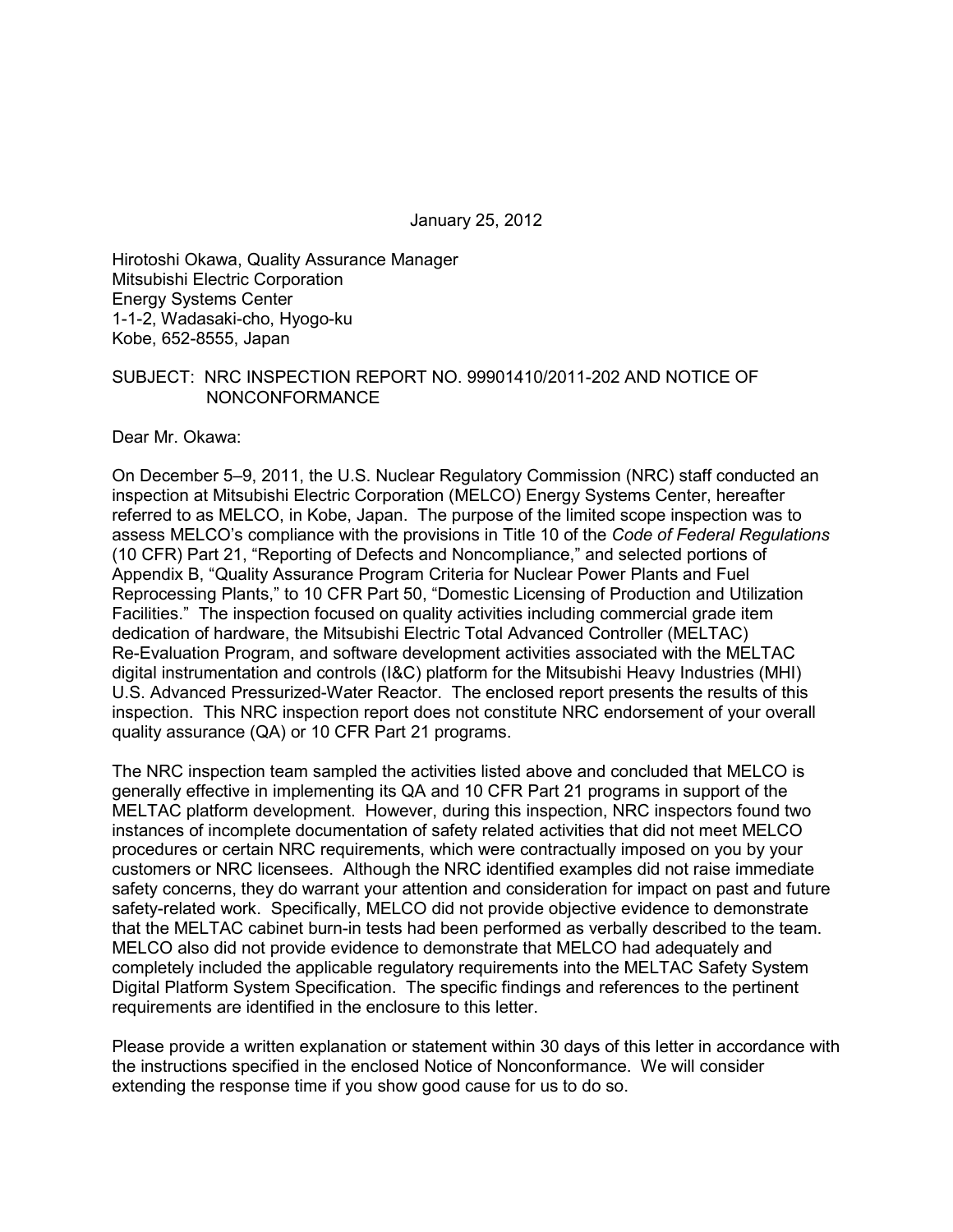#### H. Okawa  $-2$  -

The MELTAC platform is comprised of a number of hardware and software components that work together to provide the necessary functionality of the protection and safety monitoring systems. A large majority of such components were not reviewed during this inspection because of the inspection's limited scope and time constraints. Although the NRC inspectors determined that the process implemented by MELCO is consistent with regulatory requirements associated with QA, including software development and commercial grade dedication, the findings documented in this report is not an approval of the MELTAC platform. The MELTAC platform must have a formal licensing review before it is implemented by U.S. applicants.

The implementation of MELCO's commercial grade dedication process for hardware, including performance of commercial grade surveys, may be inspected by NRC staff during a future inspection once a procurement contract has been issued and commercial grade items have been procured and dedicated by MELCO for use in a U. S. nuclear power plant.

In accordance with 10 CFR 2.390, "Public Inspections, Exemptions, Requests for Withholding," of the NRC's "Rules of Practice," a copy of this letter, its enclosures, and your response will be made available electronically for public inspection in the NRC Public Document Room or from the NRC's Agencywide Documents Access and Management System, accessible from the NRC Web site at http://www.nrc.gov/reading-rm/adams.html. To the extent possible, your response should not include any personal privacy, proprietary, or safeguards information so that it can be made available to the public without redaction. If personal privacy or proprietary information is necessary to provide an acceptable response, then please provide a bracketed copy of your response that identifies the information that should be protected and a redacted copy of your response that deletes such information. If you request that such material be withheld from public disclosure, you must specifically identify the portions of your response that you seek to have withheld and provide, in detail, the bases for your claim (e.g., explain why the disclosure of the information will create an unwarranted invasion of personal privacy or provide the information required by 10 CFR 2.390(b) to support a request for withholding confidential commercial or financial information). If Safeguards Information is necessary to provide an acceptable response, please provide the level of protection described in 10 CFR 73.21, "Protection of Safeguards Information: Performance Requirements."

Sincerely,

#### */RA/*

 Edward H. Roach, Chief Construction Mechanical Vendor Branch Division of Construction Inspection and Operational Programs Office of New Reactors

Docket No. 99901410

Enclosures:

1. Notice of Nonconformance

2. Inspection Report No. 99901410/2011-202 and Attachment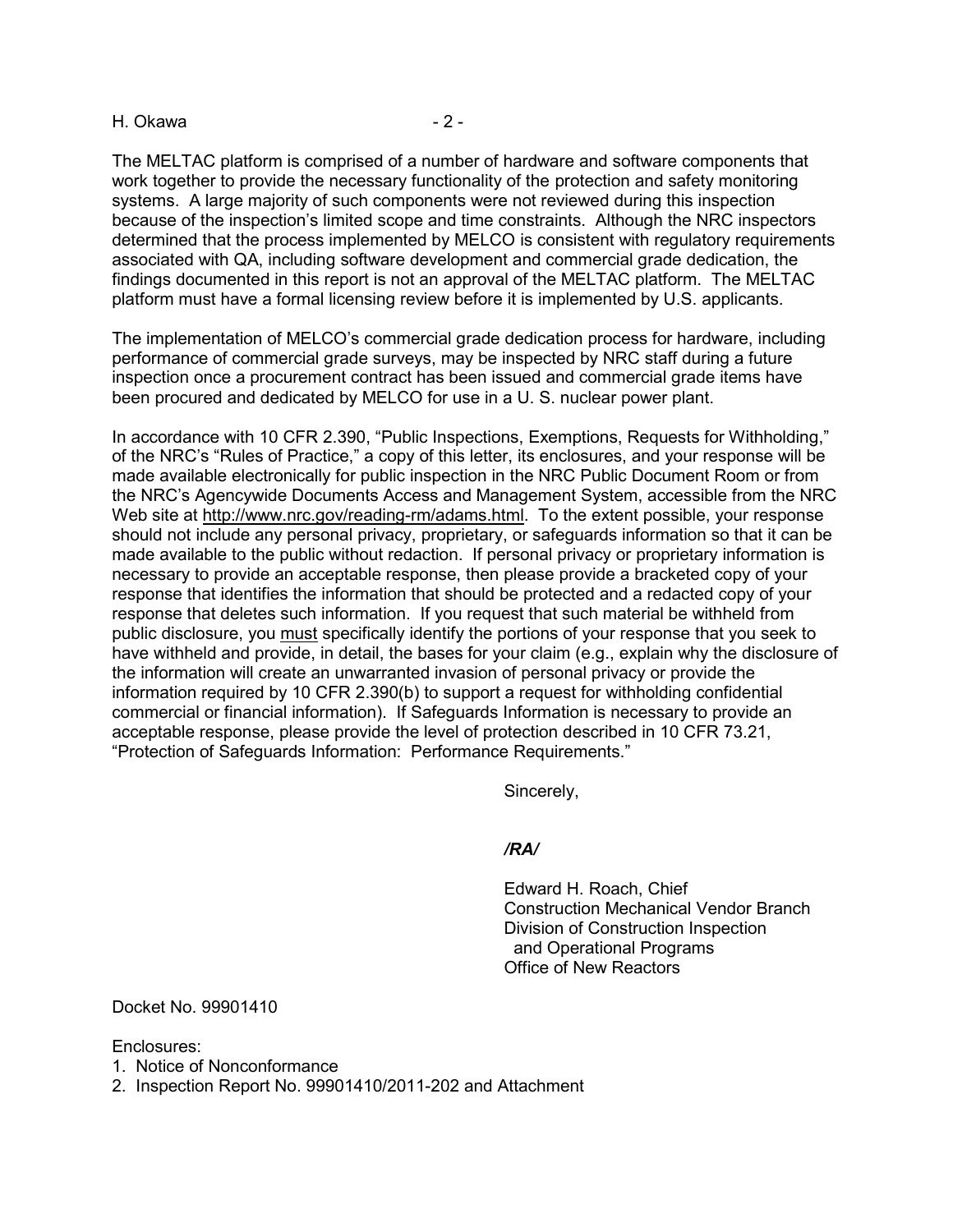H. Okawa  $-2$  -

The MELTAC platform is comprised of a number of hardware and software components that work together to provide the necessary functionality of the protection and safety monitoring systems. A large majority of such components were not reviewed during this inspection because of the inspection's limited scope and time constraints. Although the NRC inspectors determined that the process implemented by MELCO is consistent with regulatory requirements associated with QA, including software development and commercial grade dedication, the findings documented in this report is not an approval of the MELTAC platform. The MELTAC platform must have a formal licensing review before it is implemented by U.S. applicants.

The implementation of MELCO's commercial grade dedication process for hardware, including performance of commercial grade surveys, may be inspected by NRC staff during a future inspection once a procurement contract has been issued and commercial grade items have been procured and dedicated by MELCO for use in a U. S. nuclear power plant.

In accordance with 10 CFR 2.390, "Public Inspections, Exemptions, Requests for Withholding," of the NRC's "Rules of Practice," a copy of this letter, its enclosures, and your response will be made available electronically for public inspection in the NRC Public Document Room or from the NRC's Agencywide Documents Access and Management System, accessible from the NRC Web site at http://www.nrc.gov/reading-rm/adams.html. To the extent possible, your response should not include any personal privacy, proprietary, or safeguards information so that it can be made available to the public without redaction. If personal privacy or proprietary information is necessary to provide an acceptable response, then please provide a bracketed copy of your response that identifies the information that should be protected and a redacted copy of your response that deletes such information. If you request that such material be withheld from public disclosure, you must specifically identify the portions of your response that you seek to have withheld and provide, in detail, the bases for your claim (e.g., explain why the disclosure of the information will create an unwarranted invasion of personal privacy or provide the information required by 10 CFR 2.390(b) to support a request for withholding confidential commercial or financial information). If Safeguards Information is necessary to provide an acceptable response, please provide the level of protection described in 10 CFR 73.21, "Protection of Safeguards Information: Performance Requirements."

Sincerely,

#### */RA/*

 Edward H. Roach, Chief Construction Mechanical Vendor Branch Division of Construction Inspection and Operational Programs Office of New Reactors

Docket No. 99901410

Enclosures: 1. Notice of Nonconformance

2. Inspection Report No. 99901410/2011-202 and Attachment DISTRIBUTION:<br>RidsNroDcip RidsNroDcipCQVA RidsNroDcipCQVB RidsNrrDeEQVB RRasmussen

**TSakadales** 

|               | <b>ADAMS Accession No.: ML12013A353</b> |               | *concurred via email | NRO-001          |             |
|---------------|-----------------------------------------|---------------|----------------------|------------------|-------------|
| <b>OFFICE</b> | NRO/DCIP/CEVB                           | RES/DE/DICB   | NRO/DE/ICE2          | NRO/DE/ICE2      | NRO/DE/ICE2 |
| <b>NAME</b>   | GNewman                                 | MConcepcion   | DTaneja              | <b>Truong</b>    | RBeacom     |
| <b>DATE</b>   | 01/19/2012                              | 11/20/2012    | 01/20/2012           | 01/23/2012       | 01/20/2012  |
| <b>OFFICE</b> | NRO/DE/ICE2                             | NRO/DCIP/CMVB | NRO/DCIP/CAEB        | NRO/DCIP/CMVB:BC |             |

**NAME** IJung | RMcIntyre | TFrye | ERoach **DATE** 01/20/2012 01/20/2012 01/25/2012 01/25/2012

**OFFICIAL RECORD COPY**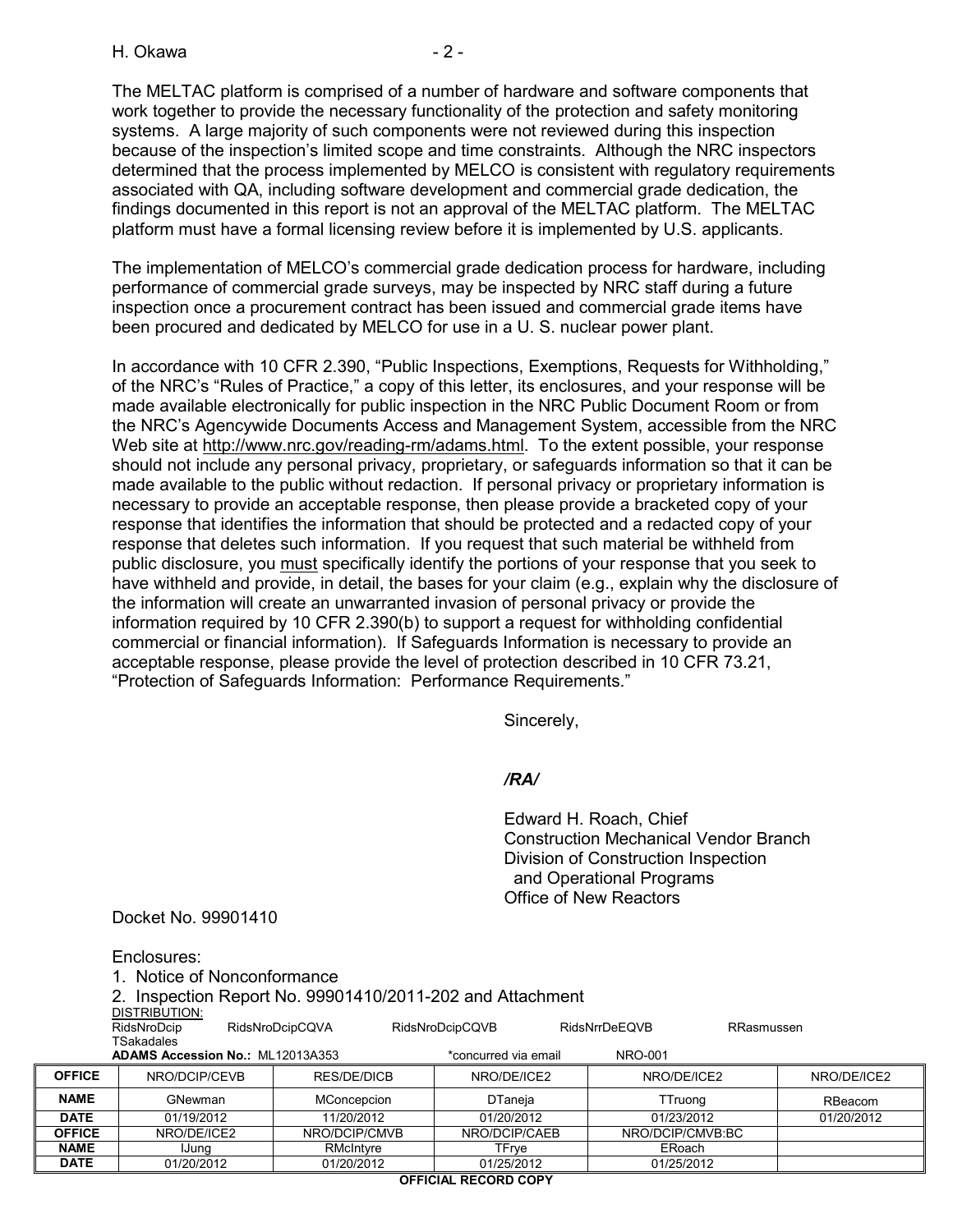#### **NOTICE OF NONCONFORMANCE**

MELCO Docket Number 99901410 Kobe, Japan Inspection Report Number 2011-202

Based on the results of a U.S. Nuclear Regulatory Commission (NRC) inspection conducted at the Mitsubishi Electric Corporation (MELCO) Energy Systems Center (ESC) facility in Kobe, Japan, on December 5-9, 2011, certain activities were not conducted in accordance with NRC requirements, which were contractually imposed on MELCO by its customers or NRC licensees:

A. Criterion XI, "Test Control," Procedures, and Drawings," of Appendix B, "Quality Assurance Criteria for Nuclear Power Plants and Fuel Reprocessing Plants," to Title 10 of the *Code of Federal Regulations* (10 CFR) Part 50, "Domestic Licensing of Production and Utilization Facilities," states, in part, that "a test program shall be established to assure that all testing required to demonstrate that structures, systems, and components will perform satisfactorily in service is identified and performed…and that test results shall be documented and evaluated to assure that test requirements have been satisfied."

 ESC Procedure N-G000, "Quality Manual for U.S. Nuclear Facility Applications," Revision J, dated April, 2011, Section 11, "Test Control," states, in part, that "Tests shall be performed and the results documented in accordance with appropriate technical requirements, codes, and standards."

 Contrary to the above requirements, MELCO could not provide documented objective evidence to demonstrate that the Mitsubishi Electric Total Advanced Controller (MELTAC) burn-in tests were performed. Specifically, JEXU-1022-6301-P, "MELTAC Platform Re-Evaluation Program [MRP] Report," Revision 2, dated December 1, 2011, states that the MELTAC platform satisfied the criteria contained in EPRI-107330, "Generic Requirements Specification for Qualifying Commercially Available PLC for Safety-Related Applications in Nuclear Power Plants," which includes burn-in tests to detect early failures that would corrupt the qualification test results. However, through the review of the MRP report and associated documentation, the NRC inspectors determined that MELCO did not have sufficient objective evidence to demonstrate that the MELTAC burn-in tests were performed.

This issue has been identified as Nonconformance 99901410/2011-202-01.

B. Criterion V, "Instructions, Procedures, and Drawings," of Appendix B to 10 CFR Part 50 states, in part, that "activities affecting quality shall be prescribed by documented instructions, procedures, or drawings, of a type appropriate to the circumstances and shall be accomplished in accordance with these instructions, procedures, or drawings."

ESC Procedure N-G000, Revision J, states, in part, that "procedures for design control shall be established to ensure that applicable design inputs such as applicable regulations, standards, codes, and customer requirements are correctly translated into design outputs, such as drawings, specifications, calculations, and procedures."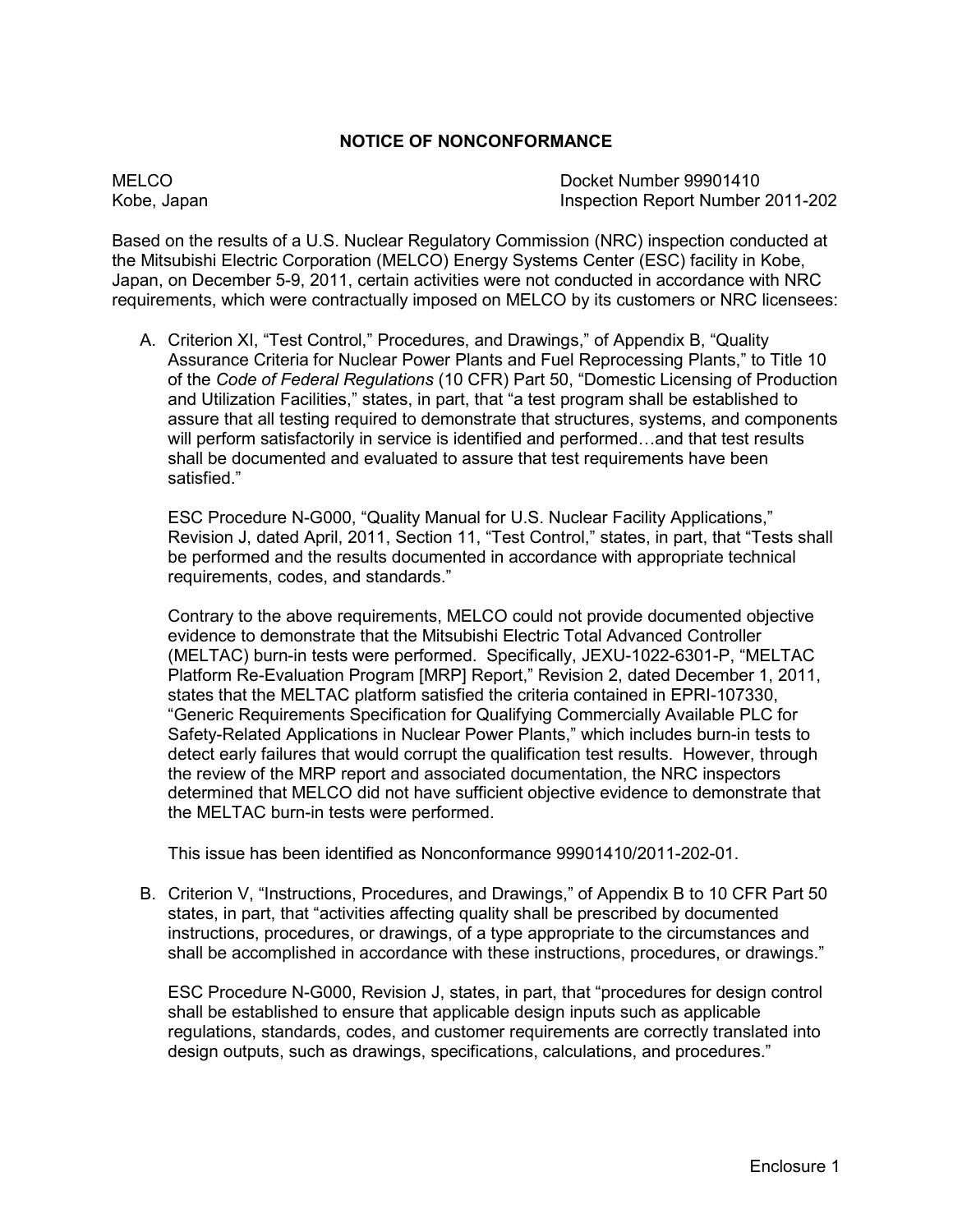ESC Procedure N-0314, "Requirement Specification Procedure (NQA-1)," Revision D, Section 5.5.1(3) requires that a Requirement Specification describe "requirements including laws/regulation, guidelines, codes, standards, safety analysis report, NRC's safety evaluation report, and supplements thereto," and "Technical Specifications, Regulatory Guides, Code of Federal Regulations, NRC bulletins, circulars, notices and generic letters, and commitments in correspondence with NRC."

Contrary to the above requirements, MELCO did not adequately and completely describe the applicable regulatory requirements contained in JEXU-1024-1010, "Safety System Digital Platform MELTAC-N plus S System Specification," Revision D. Specifically, JEXU-1024-1010 did not describe the applicable NRC regulatory requirements that were included in the MELTAC Update Project Plan, JEXU-1028-1001, "Safety System Platform MELTAC N plus S Update Project Project Plan," Revision A.

This issue has been identified as Nonconformance 99901410/2011-202-02.

Please provide a written statement or explanation to the U.S. Nuclear Regulatory Commission, ATTN: Document Control Desk, Washington, DC 20555-0001, with a copy to the Chief, Construction Mechanical Vendor Branch, Division of Construction Inspection and Operational Programs, Office of New Reactors, within 30 days of the date of the letter transmitting this Notice of Nonconformance. This reply should be clearly marked as a "Reply to a Notice of Nonconformance" and should include for each noncompliance (1) the reason for the noncompliance or, if contested, the basis for disputing the noncompliance, (2) the corrective steps that have been taken and the results achieved, (3) the corrective steps that will be taken to avoid noncompliance, and (4) the date when the corrective action will be completed. Where good cause is shown, the NRC will consider extending the response time.

Because your response will be made available electronically for public inspection in the NRC Public Document Room or in the NRC Agencywide Documents Access and Management System, accessible from the NRC Web site at http://www.nrc.gov/reading-rm/adams.html, to the extent possible, it should not include any personal privacy, proprietary, or safeguards information so that it can be made available to the public without redaction. If personal privacy or proprietary information is necessary to provide an acceptable response, then please provide a bracketed copy of your response that identifies the information that should be protected and a redacted copy that deletes such information. If you request withholding of such material, you must specifically identify the portions of your response that you seek to have withheld and provide in detail the bases for your claim of withholding (e.g., explain why the disclosure of information will create an unwarranted invasion of personal privacy or provide the information required by 10 CFR 2.390(b) to support a request for withholding confidential commercial or financial information). If Safeguards Information is necessary to provide an acceptable response, please provide the level of protection described in 10 CFR 73.21, "Protection of Safeguards Information: Performance Requirements."

Dated at Rockville, MD, this 25th day of January 2012.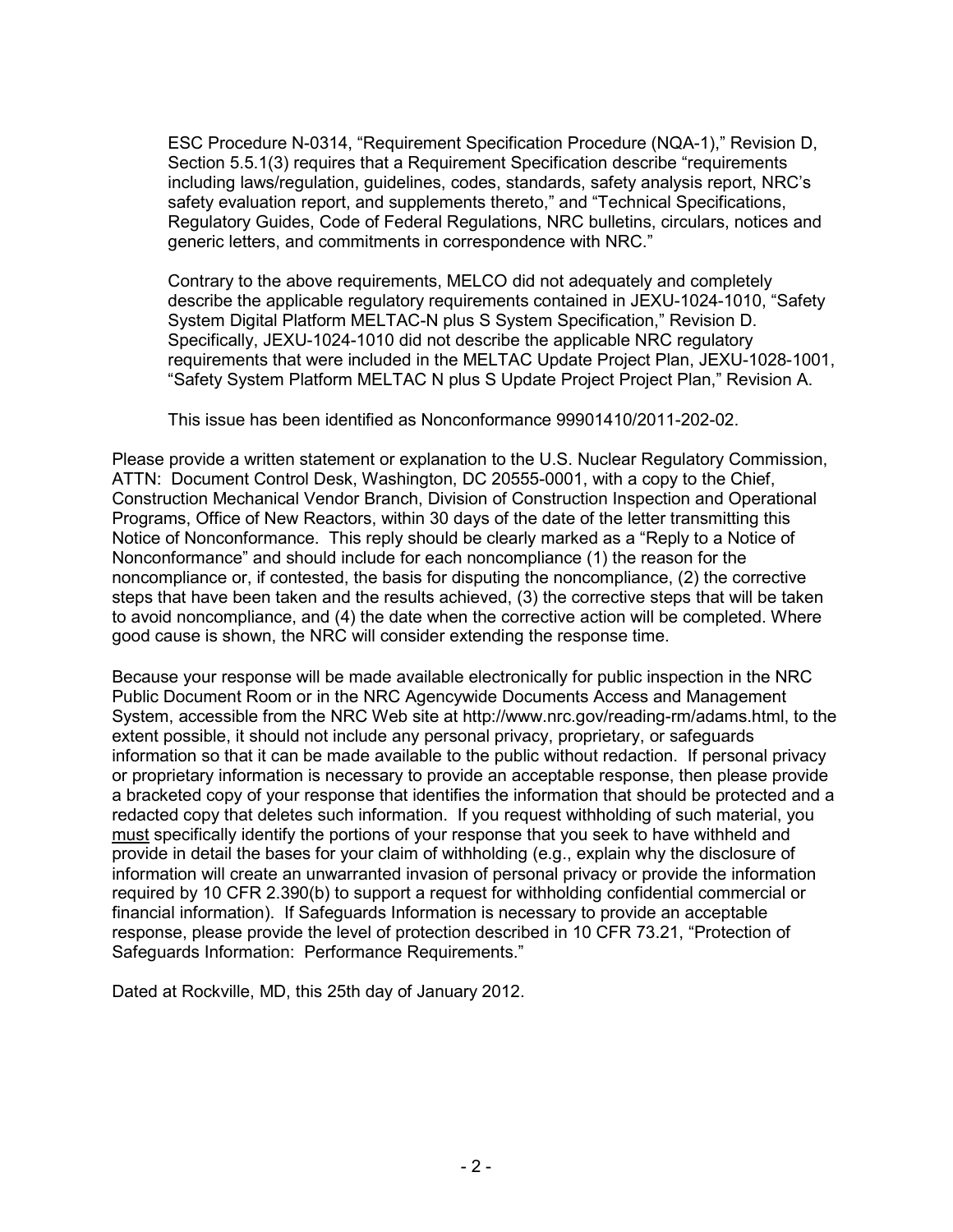#### **U.S. NUCLEAR REGULATORY COMMISSION OFFICE OF NEW REACTORS DIVISION OF CONSTRUCTION INSPECTION AND OPERATIONAL PROGRAMS**

| Docket No.:              | 99901410                                                                                                                                                                                                                                                                                                                                                                                                                                                                                                        |                                                                                                              |                    |  |
|--------------------------|-----------------------------------------------------------------------------------------------------------------------------------------------------------------------------------------------------------------------------------------------------------------------------------------------------------------------------------------------------------------------------------------------------------------------------------------------------------------------------------------------------------------|--------------------------------------------------------------------------------------------------------------|--------------------|--|
| Report No.:              | 99901410/2011-202                                                                                                                                                                                                                                                                                                                                                                                                                                                                                               |                                                                                                              |                    |  |
| Vendor:                  | Mitsubishi Electric Corporation<br><b>Energy Systems Center</b><br>1-1-2, Wadasaki-cho, Hyogo-ku<br>Kobe, 652-8555, Japan                                                                                                                                                                                                                                                                                                                                                                                       |                                                                                                              |                    |  |
| Vendor Contact:          | Mr. Hirotoshi Okawa, Quality Assurance Manager                                                                                                                                                                                                                                                                                                                                                                                                                                                                  |                                                                                                              |                    |  |
| Background:              | Mitsubishi Electric Corporation (MELCO) Energy Systems Center<br>(ESC) conducts hardware and software development activities<br>associated with the Mitsubishi Electric Total Advanced Controller<br>(MELTAC)-N Plus S platform design and development, and<br>selected digital I&C hardware fabrication activities. MELTAC is<br>the primary digital I&C platform described in the Mitsubishi Heavy<br>Industries (MHI) U.S. Advanced Pressurized-Water Reactor<br>(US-APWR) Design Certification Application. |                                                                                                              |                    |  |
| <b>Inspection Dates:</b> | December 5-9, 2011                                                                                                                                                                                                                                                                                                                                                                                                                                                                                              |                                                                                                              |                    |  |
| Inspection Team:         | <b>Richard McIntyre</b><br><b>Garrett Newman</b><br>Milton Concepcion<br>lan Jung<br>Dinesh Taneja<br>Royce Beacom<br><b>Tung Truong</b>                                                                                                                                                                                                                                                                                                                                                                        | NRO/DCIP/CMVB<br>NRO/DCIP/CEVB<br><b>RES/DE/DICB</b><br>NRO/DE/ICB<br>NRO/DE/ICB<br>NRO/DE/ICE<br>NRO/DE/ICE | <b>Team Leader</b> |  |
| Approved by:             | Edward H. Roach, Chief<br><b>Construction Mechanical Vendor Branch</b><br>Division of Construction Inspection<br>and Operational Programs<br><b>Office of New Reactors</b>                                                                                                                                                                                                                                                                                                                                      |                                                                                                              |                    |  |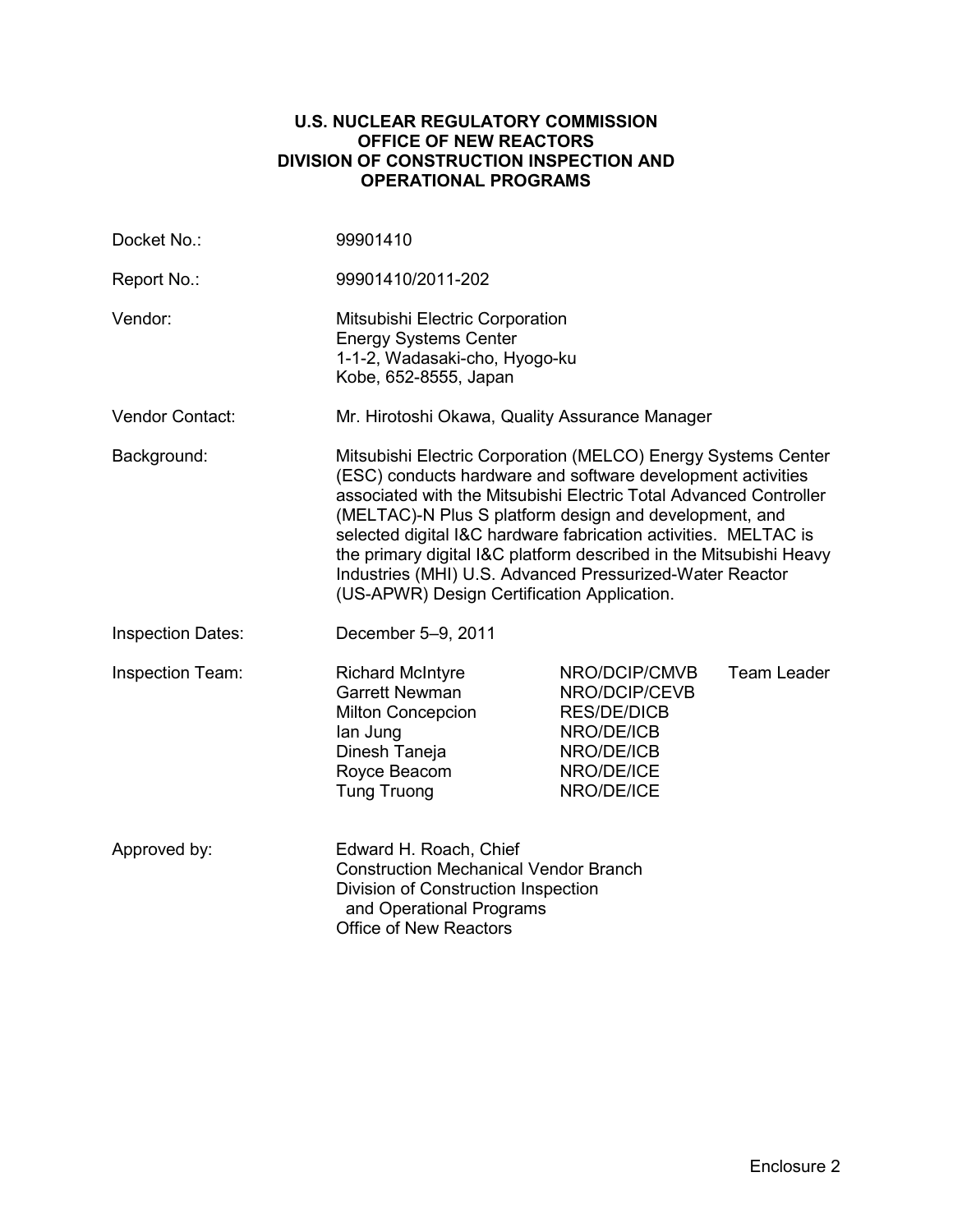# **EXECUTIVE SUMMARY**

#### Mitsubishi Electric Corporation (MELCO) 99901410/2011-202

The U.S. Nuclear Regulatory Commission (NRC) inspection focused on quality assurance (QA) policies and procedures implemented to support the design and development of the Mitsubishi Electric Total Advanced Controller (MELTAC) digital instrumentation and controls (I&C) platform for the Mitsubishi Heavy Industries (MHI) U.S. Advanced Pressurized-Water Reactor (US-APWR) Design Certification Application (Design Control Document). The purpose of this inspection was to verify that Mitsubishi Electric Corporation (MELCO) Energy Systems Center (ESC), hereafter referred to as MELCO, had implemented an adequate QA program in support of US-APWR digital I&C development activities that complies with the requirements of Appendix B, "Quality Assurance Criteria for Nuclear Power Plants and Fuel Reprocessing Plants," to Title 10 of the *Code of Federal Regulations* (10 CFR) Part 50, "Domestic Licensing of Production and Utilization Facilities." The inspection also verified that MELCO implemented a program under 10 CFR Part 21, "Reporting of Defects and Noncompliance," that meets the regulatory requirements of the NRC. The NRC conducted the inspection at the MELCO facility in Kobe, Japan, on December 5–9, 2011.

The following regulations served as the bases for the NRC inspection:

- Appendix B to 10 CFR Part 50
- 10 CFR Part 21

During the conduct of this inspection, the NRC inspection team implemented Inspection Procedure (IP) 43002, "Routine Inspection of Vendors," as supplemented by IP 43004, "Inspection of Commercial Grade Dedication Programs," and IP 36100, "Inspection of 10 CFR Part 21 and 10 CFR 50.55(e) Programs for Reporting Defects and Noncompliance."

With the exception of the nonconformances described below, the NRC inspection team concluded that MELCO is effectively implementing its QA and 10 CFR Part 21 programs in support of MELTAC platform development. The results of this inspection are summarized below.

# 10 CFR Part 21 Program

The NRC inspectors determined that MELCO's Part 21 program and procedures were consistent with the regulatory requirements in 10 CFR Part 21. Based on the sample of documents reviewed and on observation of Part 21 program activities, the inspectors also determined that MELCO is effectively implementing its QA program and the associated Part 21 procedures. No findings of significance were identified.

# MELTAC Re-Evaluation Program

The NRC inspection team identified Nonconformance 99901410/2011-202-01 because MELCO did not provide documented objective evidence to demonstrate that the MELTAC cabinet burnin tests had been performed. With the exception of the nonconformance, the NRC inspectors concluded that MELCO's design control program requirements are consistent with the regulatory requirements of Criterion III of Appendix B to 10 CFR Part 50. Based on the sample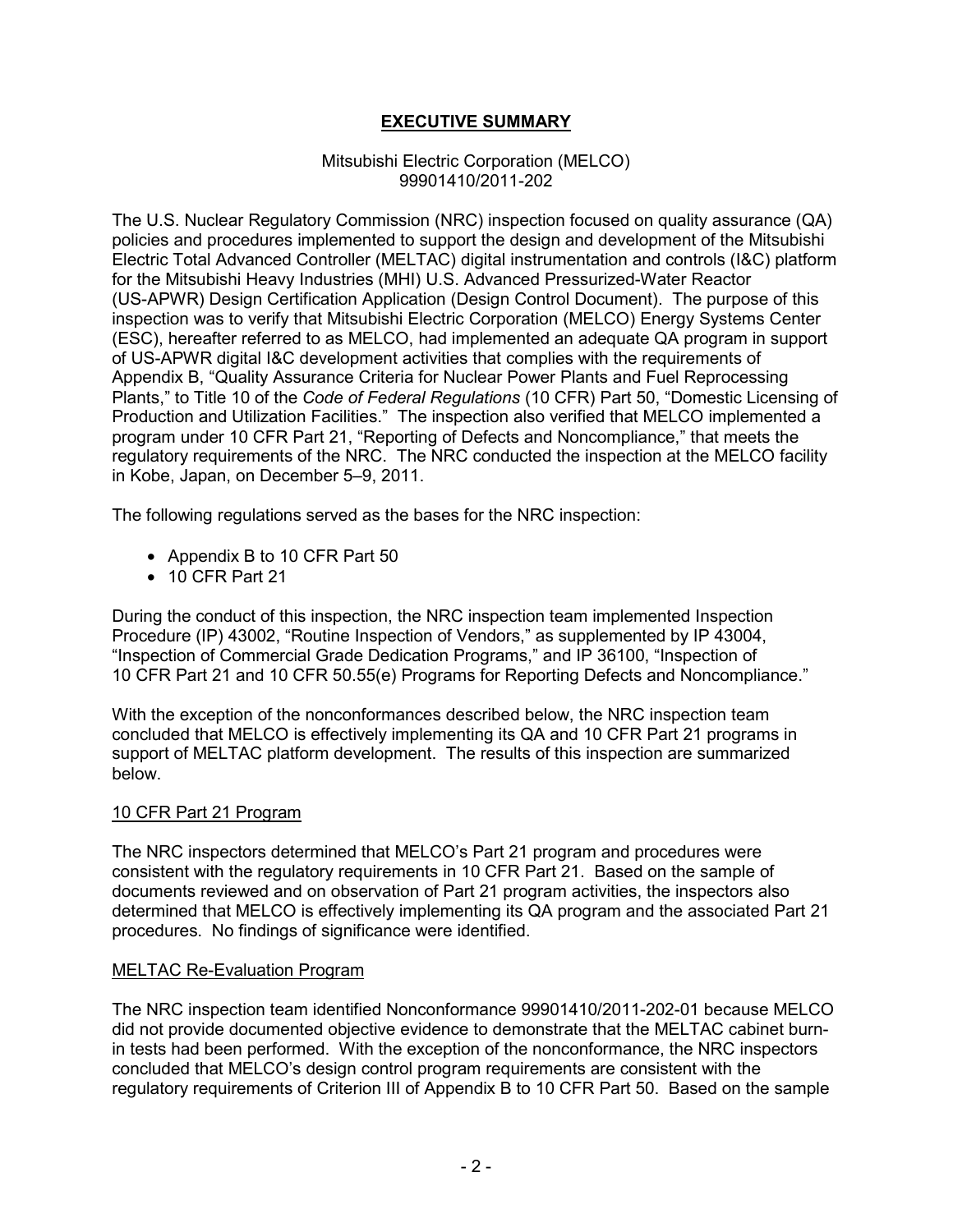of MELTAC platform design and testing documentation reviewed, the NRC inspectors determined that MELCO's design control procedures were being effectively implemented.

The NRC inspectors reviewed the documentation associated with the MELTAC Re-Evaluation Program (MRP) to verify whether the process implemented by MELCO is consistent with applicable regulatory requirements and relevant industry standards. For the US-APWR, the MELTAC platform (MELTAC-N Plus S) is applied to the protection and safety monitoring system, which includes the reactor protection system, engineered safety feature actuation system, safety logic system, and safety grade human-system interface (HSI) system. The MELTAC platform is also applied to non-safety systems such as the plant control and monitoring system.

The NRC inspectors reviewed a sample of modules that were dedicated by MELCO as part of the MRP. Based on the selected samples, the NRC inspectors determined that MELCO's commercial grade dedication process adequately identified and verified the critical characteristics of the MELTAC platform that provide assurance that the platform will perform its safety function satisfactorily.

The MELTAC platform is comprised of a number of hardware and software components that work together to provide the necessary functionality of the protection and safety monitoring systems. A large majority of such components were not reviewed during this inspection because of the inspection's limited scope and time constraints. Although the NRC inspectors determined that the process implemented by MELCO is consistent with regulatory requirements associated with QA, including software development and commercial grade dedication, the findings documented in this report is not an approval of the MELTAC platform. The MELTAC platform must have a formal licensing review before it is implemented by U.S. applicants.

# MELTAC Software Development

The NRC inspection team identified Nonconformance 99901410/2011-202-02 because MELCO did not provide evidence to demonstrate that MELCO had adequately and completely included the applicable regulatory requirements into the MELTAC Safety System Digital Platform System Specification. With the exception of the nonconformance and based on the review of a sample of MELTAC software development lifecycle and update project documentation, the NRC inspectors determined that MELCO's design control procedures were consistent with the requirements of Criterion III of Appendix B to 10 CFR Part 50.

The MELTAC-N plus S Basic Software Update Project is not scheduled to be finished until the end of March 2012, therefore the NRC inspection team limited its review to completed supporting documents for the requirement, software design, implementation, and maintenance phases. Although the NRC inspectors determined that the process implemented by MELCO is consistent with regulatory requirements associated with software development, the findings documented in this report is not an approval of the MELTAC software development lifecycle.

# Commercial Grade Item Dedication of Hardware

The NRC inspection team determined that the implementation of MELCO's commercial grade dedication program is consistent with the regulatory requirements. Based on the sample of documents reviewed, the NRC inspection team also determined that MELCO is implementing its QA program and associated commercial-grade dedication procedures. No findings of significance were identified. The inspection of the implementation of MELCO's commercial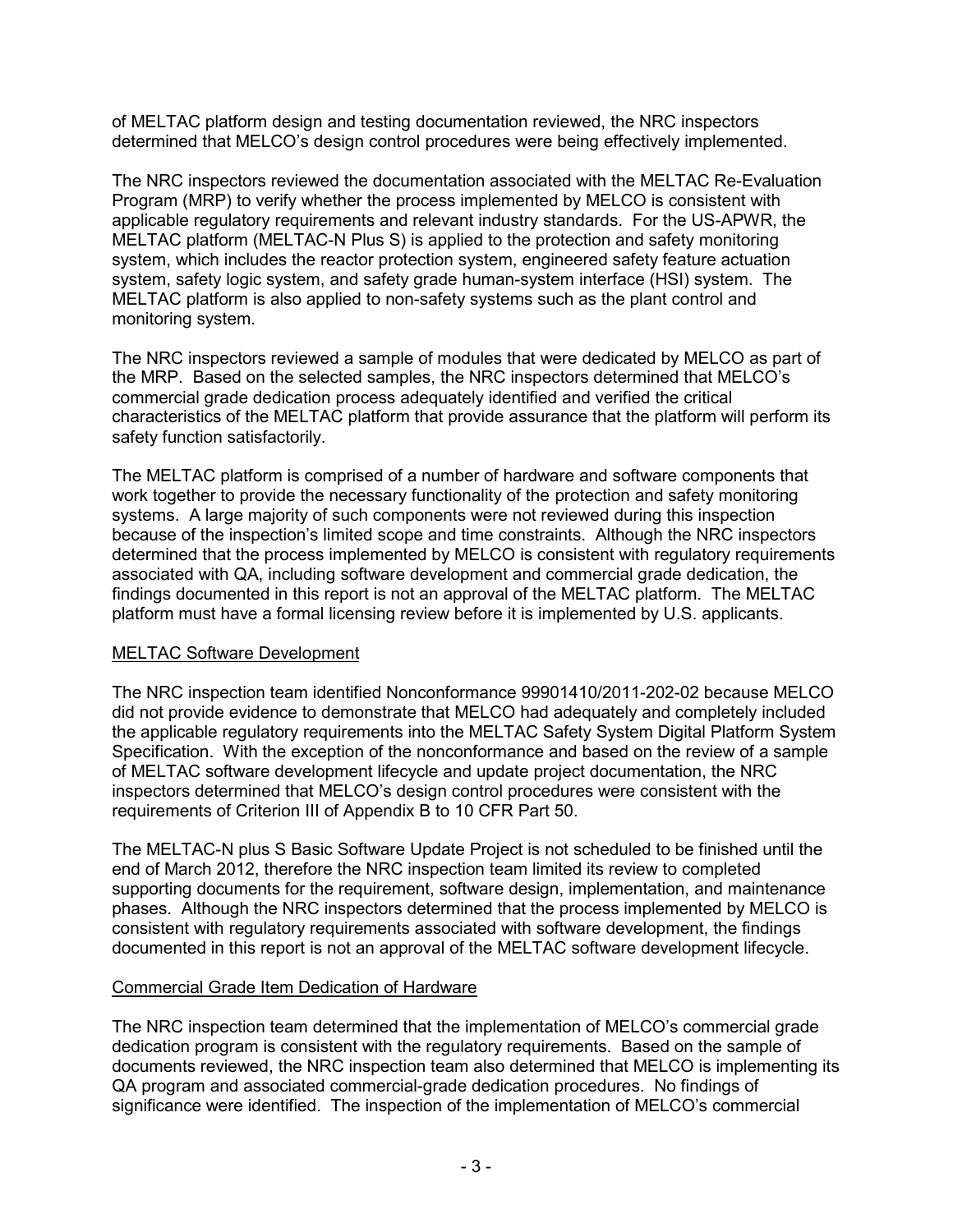grade dedication process for hardware, including performance of commercial grade surveys, may be inspected during a future inspection when commercial grade items have been procured and dedicated by MELCO.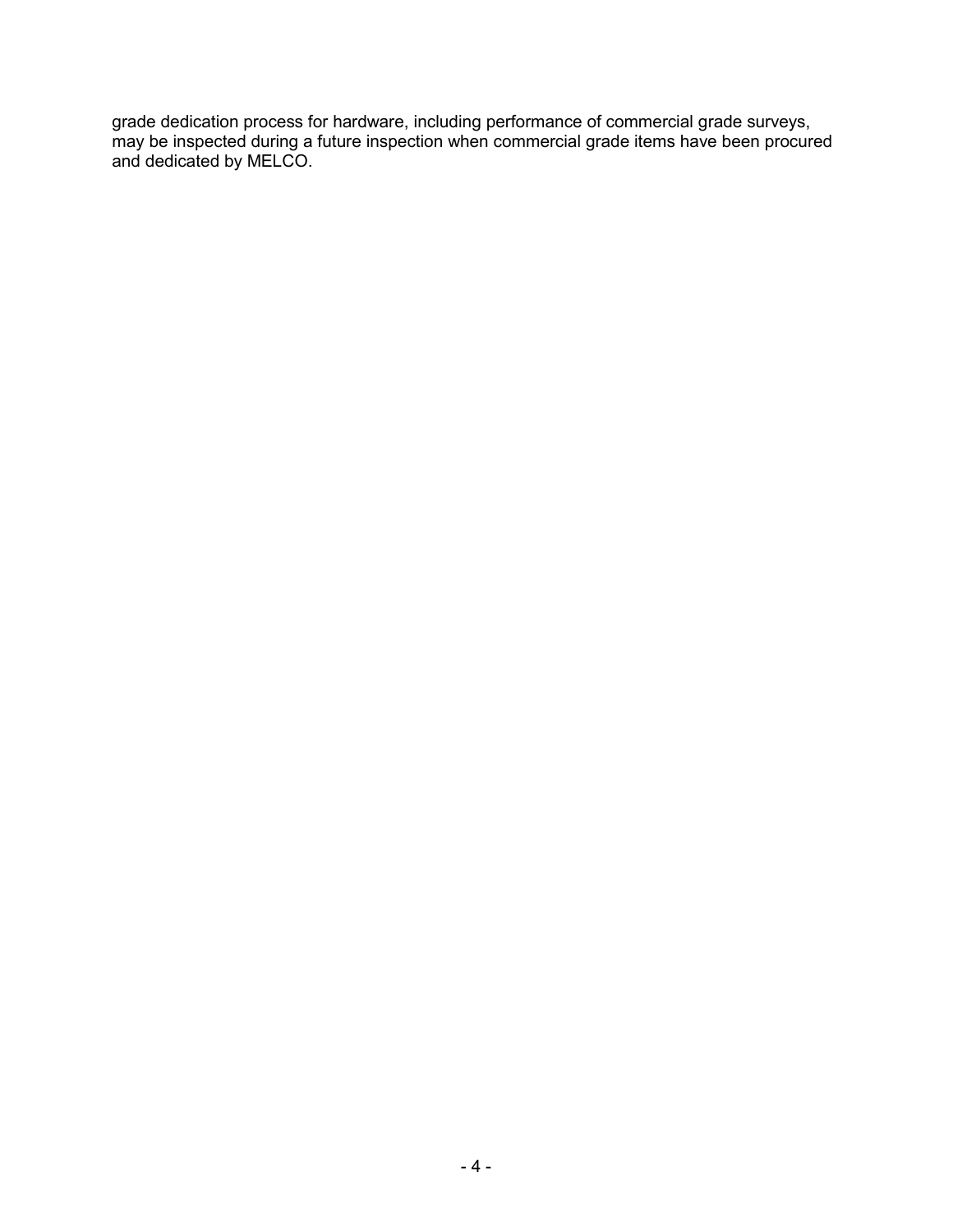# **REPORT DETAILS**

#### 1. 10 CFR Part 21 Program

#### a. Inspection Scope

The U.S. Nuclear Regulatory Commission (NRC) inspection team reviewed Mitsubishi Electric Corporation Energy Systems Center's (MELCO), policies and implementing procedures that govern its program under Title 10 of the *Code of Federal Regulations* (10 CFR) Part 21, "Reporting of Defects and Noncompliance" (Part 21), to verify compliance with the requirements of Part 21. In addition, the NRC inspection team observed Part 21 postings for compliance with the requirements of 10 CFR 21.6, "Posting Requirements," and 10 CFR 21.21, "Notification of Failure To Comply or Existence of a Defect and Its Evaluation," respectively. To verify an adequate link to the Part 21 process, the NRC inspection team also reviewed MELCO's procedures that govern the control and correction of nonconforming items and conditions adverse to quality. The attachment to this inspection report includes the documents reviewed by the inspectors.

#### b. Observations and Findings

#### b.1 Postings

The NRC inspection team observed that MELCO had posted notices at conspicuous locations throughout the facility. It included a copy of Section 206 of the Energy Reorganization Act of 1974, a description of the Part 21 procedure and its location, and identifies the individual to whom reports may be made. The Part 21 reporting procedure and posting contained guidance in both English and Japanese. In addition, the inspectors noted that MELCO maintained a list of Part 21 postings that was periodically verified to ensure the posting were in place.

# b.2 10 CFR Part 21 Procedure

The NRC inspectors reviewed ESC Procedure N-3000-K, "Procedure for Reporting of Defects and Noncompliance (10 CFR 21) (NQA-1)," Revision K, dated August 29, 2011, and noted that it contained detailed instructions to identify and evaluate potential defects in products or services delivered to the nuclear facilities in the U.S. and to notify the NRC and affected customers of identified defects or failures to comply associated with substantial safety hazards. ESC Procedure N-3000-K identifies the responsibilities of employees and managers and all applicable timelines for reporting and evaluation in accordance with 10 CFR Part 21. The need for Part 21 evaluation is first identified through the nonconformance process outlined in ESC Procedure N-1500-K, "Nonconforming Items Control Procedure (NQA-1)," Revision J, dated November 26, 2011, and ESC Procedure N-1600-J, "Corrective Action Procedure (NQA-1)," Revision J, dated November 4, 2011. Form 1 of ESC Procedure N-1500-K and Form 1 of ESC Procedure N-1600-J, both contain boxes to document the need to perform a Part 21 evaluation. The NRC inspection team discussed the sections of the form pertaining to Part 21 with the Quality Assurance (QA) Manager and MELCO personnel and determined that they provided an adequate link between processes.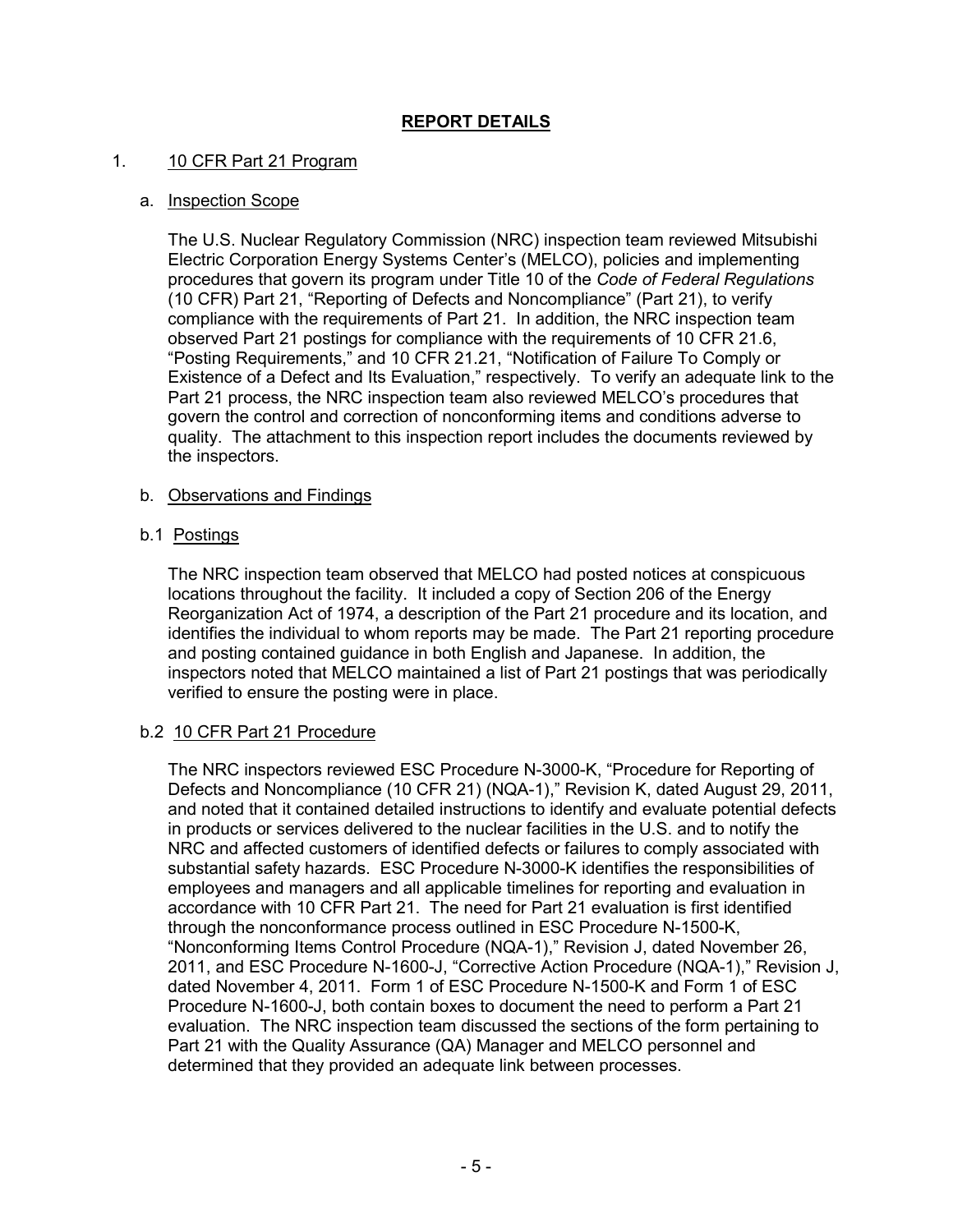# b.3 10 CFR Part 21 Program Implementation

At the time of the inspection, MELCO had not performed any Part 21 evaluations. The NRC inspection team reviewed a limited sample of three nonconformances and corresponding documentation to determine if a Part 21 evaluation should have been performed. For the sample reviewed, the NRC inspection team did not identify any instances in which MELCO should have performed an evaluation.

At the time of the inspection, MELCO had not issued any safety-related purchase orders to any suppliers, so the NRC inspection team was unable to verify that the implementation of the procurement document requirements in 10 CFR 21.31.

# c. Conclusions

The NRC inspectors determined that MELCO's Part 21 program and procedures were consistent with the regulatory requirements in 10 CFR Part 21. Based on the sample of documents reviewed and on observation of Part 21 program activities, the inspectors also determined that MELCO is effectively implementing its QA program and the associated Part 21 procedures. No findings of significance were identified.

# 2. MELTAC Re-Evaluation Program (MRP)

# a. Inspection Scope

The NRC inspectors reviewed MELCO's policy and procedures governing design control activities as they relate to the development of the Mitsubishi Electric Total Advanced Controller (MELTAC) software and hardware to ensure that those guidelines adequately described the process as required in Criterion III, "Design Control," of Appendix B to 10 CFR Part 50. The NRC inspectors also reviewed a representative sample of design documents, including dedication-related documents, to verify effective implementation of such requirements. The attachment to this inspection report includes the documents reviewed by the inspectors.

# b. Observations and Findings

# b.1 MELTAC Re-evaluation Plan and Report

The NRC inspectors reviewed the documentation associated with the MRP to verify whether the process implemented by MELCO is consistent with applicable regulatory requirements and relevant industry standards. For the US-APWR, the MELTAC platform (MELTAC-N Plus S) is applied to the protection and safety monitoring system, which includes the reactor protection system, engineered safety feature actuation system, safety logic system, and safety grade human-system interface (HSI) system. The MELTAC platform is also applied to non-safety systems such as the plant control and monitoring system.

# MELTAC Technical Report, MHI MUAP-07005-P/JEXU-1012-1002.

The NRC inspectors reviewed MUAP-07005-P, "Safety System Digital Platform – MELTAC," Revision 5, dated April 2010. This document contained a description of the MELTAC platform, including the controller, safety visual display unit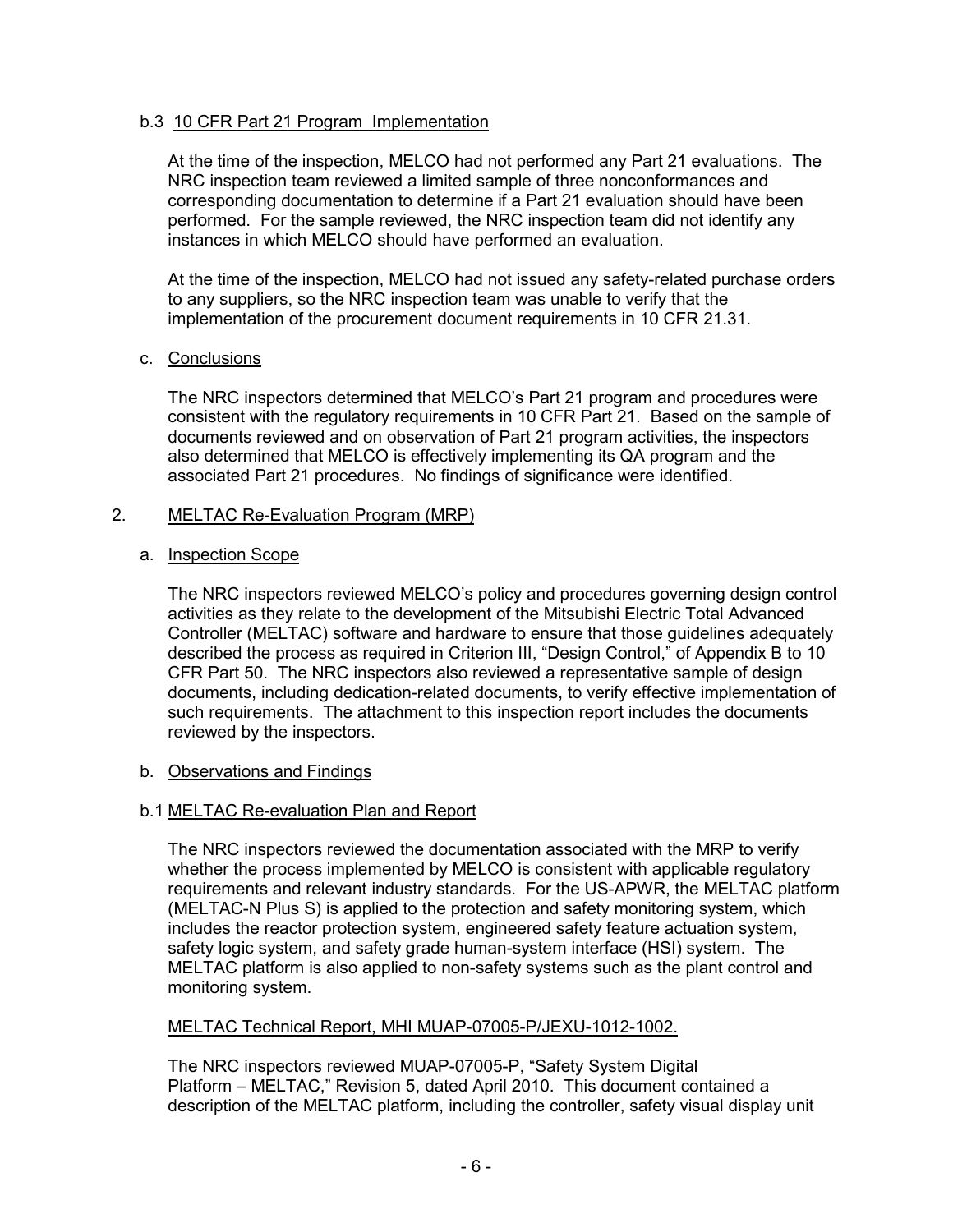(VDU) panel and processor, communication system, and engineering tool. JEXU-1012-1002-P, "Safety System Digital Platform – MELTAC," Revision 5, dated April 2010 is the MELCO version of the document provided by Mitsubishi Heavy Industries (MHI) for licensing of the digital I&C platform contained in the U.S. Advanced Pressurized-Water Reactor (US-APWR) Design Certification Application. The NRC inspectors noted that the MELTAC Technical Report provided a description of the platform, environmental, seismic, electromagnetic compatibility, qualification activities, lifecycle process, and equipment reliability assessments.

The MELTAC platform was originally designed and developed as the control system for Japanese nuclear power plants in accordance with MELCO's QA policies and procedures. In reviewing the technical report and interviewing MELCO engineering personnel, the NRC inspectors noted that the original QA program used for the MELTAC platform development was based on Japanese Energy Agency Guideline (JEAG) 4101, "Guide for Quality Assurance of Nuclear Power Plants," and International Standard (ISO) 9001, "Quality management systems -- Requirements." To demonstrate the MELTAC platform's suitability for safety applications in the U.S., MELCO conducted various assessments of the design, development, and testing activities of the MELTAC platform, known as the U.S. Conformance Program (UCP) and Expanded UCP. These assessments started in 2006 and consisted of a comparison of the original QA program, implementing procedures, lifecycle requirements and design specifications, and several other technical and quality requirements against the requirements of the MELCO's new QA program (which is based on 10 CFR Part 50 Appendix B) and current industry guidance applicable to U.S. projects such as Institute of Electrical and Electronics Engineers (IEEE) 7-4.3.2, "IEEE Standard Criteria for Digital Computers in Safety Systems of Nuclear Power Generating Stations," and IEEE 1012, "IEEE Standard for Software Verification and Validation."

Although the NRC inspectors confirmed that the original MELTAC platform was designed and developed using a systematic lifecycle approach that covered requirements through implementation (with verification and validation steps and appropriate documentation for each phase of the lifecycle), the NRC inspectors noted that the results of the earlier assessments indicated that the original QA program met most of the new QA program requirements for U.S. projects, with certain exceptions as noted below:

- Lack of compliance with independent verification & validation (IV&V) guidance of IEEE 7-4.3.2.
- No IV&V performed for software with field operation experience greater than one year.
- Field Programmable Gate Array (FPGA) development process was considered part of hardware development and not software development.
- MELCO's new QA program did not satisfy NRC requirements.

In response to the identified deficiencies, MELCO revised the QA program and implementing procedures, redeveloped design documentation, system, software, and hardware specifications, system and software V&V reports, and conducted additional IV&V for specific software. These activities were performed in accordance with new procedures that were established by MELCO.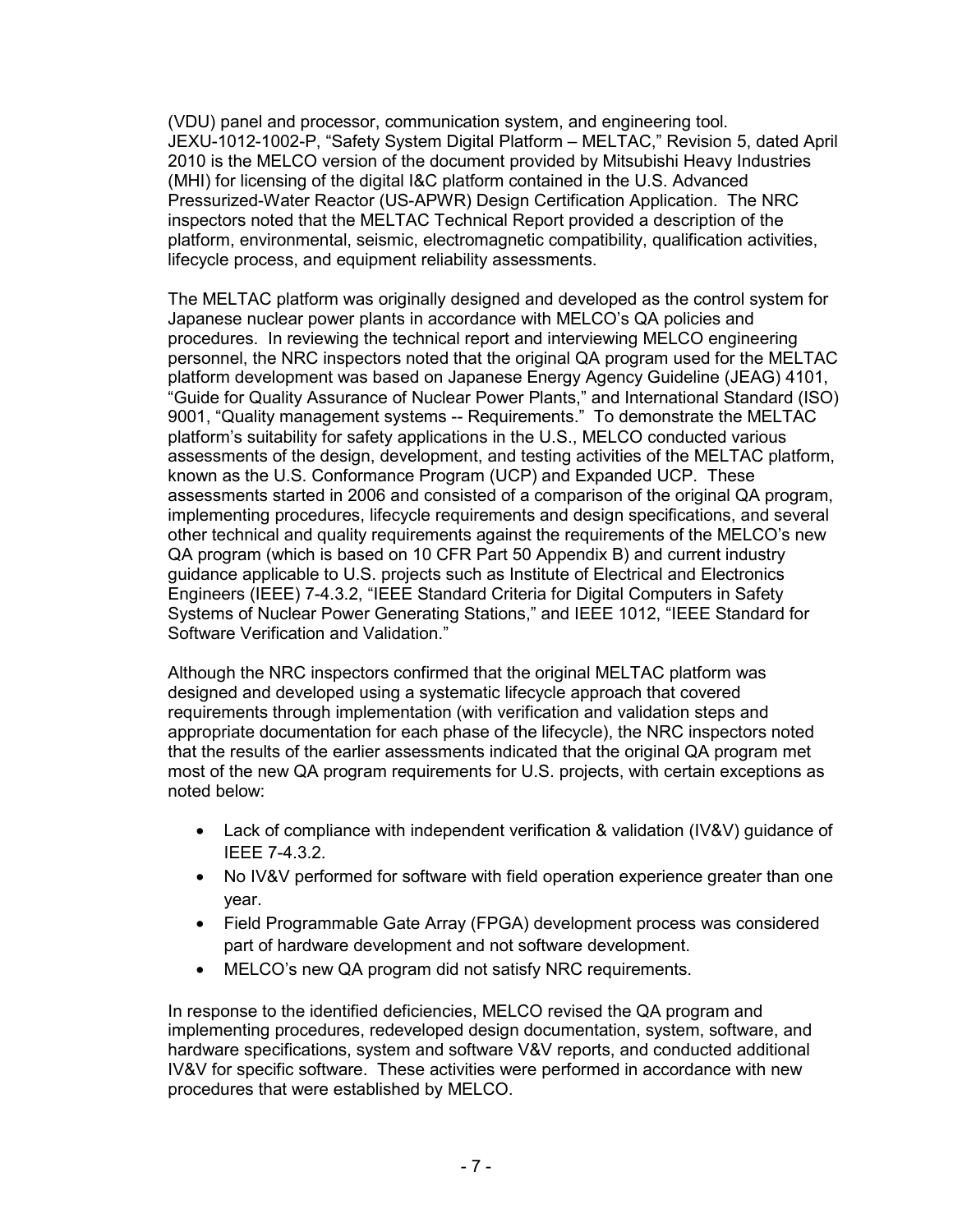The NRC inspectors learned that MELCO performed further evaluations of the MELTAC design and design processes (the original MELTAC development process, the original UCP and the Expanded UCP) to confirm that the platform was suitable for safety related applications and demonstrate built-in quality consistent with Appendix B requirements. This evaluation is known as the MRP and is summarized below.

# MELTAC Re-evaluation Plan (Dedication Plan), JEXU-1022-0002

The NRC inspectors reviewed JEXU-1022-0002, Revision D, "Safety System Platform MELTAC-N Plus S Re-evaluation Plan (Commercial Grade Dedication Plan)," dated November 25, 2011. This document provided a description of the methodology applied by MELCO for the dedication of the MELTAC platform. Section 3.3, "Technical Evaluation," outlined the process for identifying safety function, relevant technical information, identification of performance requirements, component functional classification, applicable service conditions, identification of critical characteristics, determination of verification method and acceptance criteria, and environmental, seismic, and electromagnetic compatibility considerations. With this information, MELCO determined the critical characteristics of the MELTAC platform, which were outlined in Table 3-2 of the dedication plan. In Table 3-1, the NRC inspectors noted that MELCO identified the items of the MELTAC platform that were subject to commercial grade dedication, including hardware and software modules. In essence, all platform hardware and software modules were targeted for commercial grade dedication. The NRC inspectors noted that Section 3.3 provided a detailed assessment of the platform's safety functions that are implemented in hardware, basic software, and application software, consistent with the technical information provided in EPRI TR-106439, "Guideline on Evaluation and Acceptance of Commercial Grade Digital Equipment for Nuclear Safety Applications." The safety functions that were identified included the following:

- Functions that acquire analog or digital input signals from connected devices such as analog sensors or binary switches, or other controllers connected via control network and data link.
- Functions that execute application logic (generated and downloaded via the engineering tool) using data retrieved by step 1 above as inputs to perform an operation.
- Functions that provide output analog or digital signals to connected devices such as valves and motors, or other controllers connected via control network and data link.
- Functions related to operator inputs via Class 1E HSI displays.
- Functions that provide for the display of information to operators via Class 1E HSI devices.
- Functions that perform diagnostic monitoring of MELTAC modules and selfprotection from erroneous commands from non-safety HSI workstations.

In addition to these critical characteristics, MELCO identified additional critical characteristics related to the qualification of the MELTAC platform. These included the following:

- Environmental tests
- Seismic tests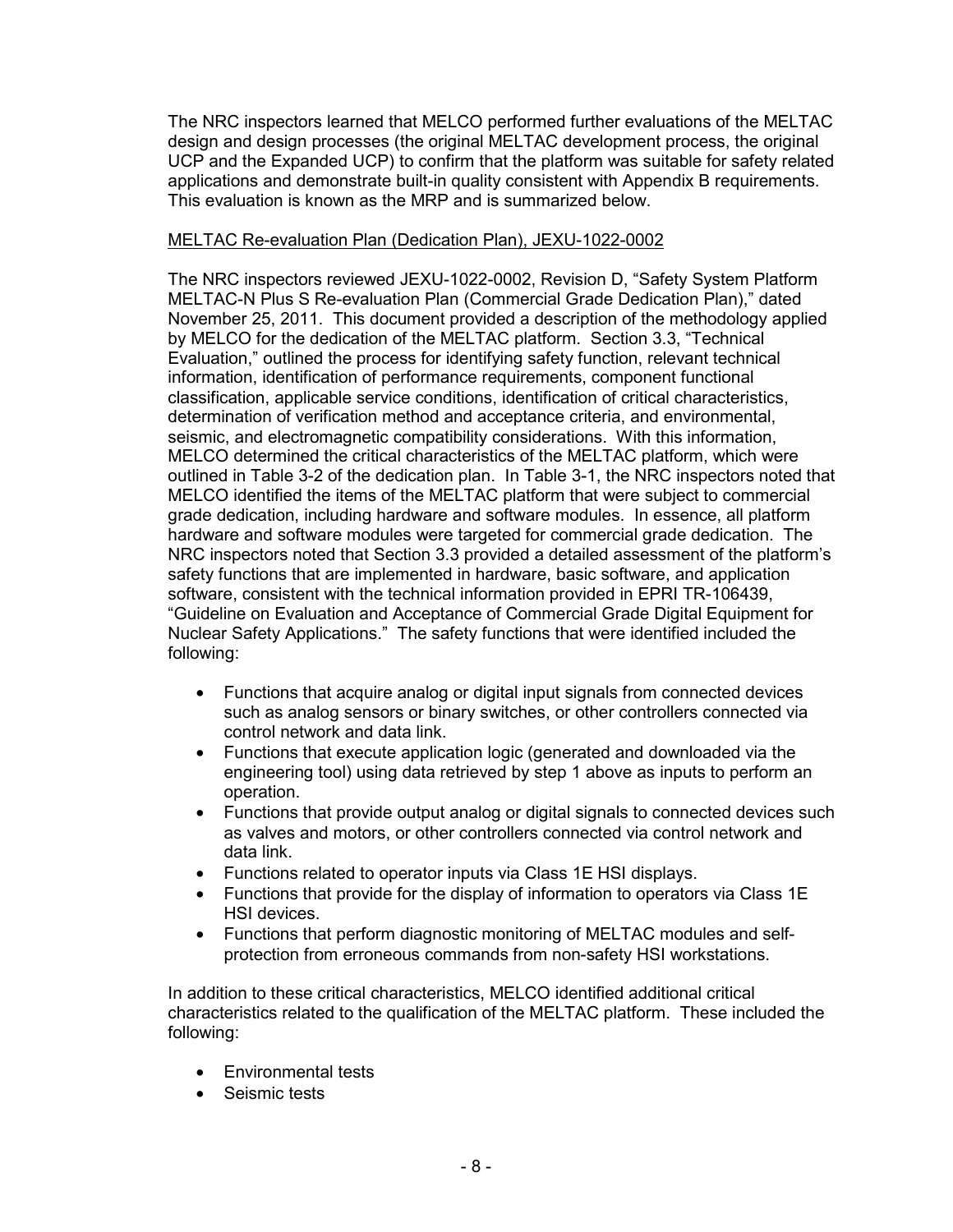- Electromagnetic compatibility tests
- Electrical isolation tests

The NRC inspectors also noted that MELCO identified these critical characteristics using the MELTAC Technical Report (MUAP-07005-P/JEXU-1012-1002-P) as its basis. The results of the assessment are documented in JEXU-1022-6301-P, "MELTAC Platform Re-evaluation Program Report," Revision 2, dated December 2011, which is summarized below.

#### MELTAC Platform Re-evaluation Program Report, JEXU-1022-6301-P

The NRC inspectors reviewed JEXU-1022-6301-P, Revision 2, which provided the final evaluation report of the MELTAC Re-evaluation Program for the MELTAC platform. The NRC inspectors learned that the MRP effort was a one-time activity that further evaluated the MELTAC hardware and software in order to establish configuration control for all future MELTAC lifecycle activities. The scope of the MRP was limited to a review of design, analysis, and testing activities that established the platform's baseline under 10 CFR 50 Appendix B. As stated in the report, future lifecycle activities including design changes, production, and maintenance will be performed under MELCO's Appendix B QA program.

The report structure was based on Sections 4, 5, 7, Appendix A, and B of the MELTAC Technical Report (MUAP-07005-P/JEXU-1012-1002-P). The report presented a description of all evaluation activities and provided results in terms of critical characteristics, built-in quality, and security features of the MELTAC legacy development process. The report also identified the platform's critical characteristics, acceptance criteria, and verification methods used to verify the identified critical characteristics.

In the MRP report, MELCO also expanded the critical characteristics and identified 12 major areas that were considered critical for the MELTAC platform, and developed Table 4-3, "Technical Characteristics Assessment," to present the results of the evaluation of the MELTAC platform and to show how the critical characteristics were verified. The table presented the technical characteristics and acceptance criteria along with the verification documents used. The evaluation consisted of a review of existing MELTAC platform documents to confirm that the identified critical characteristics were adequately controlled.

Section 3.2 of the report outlined all of the critical characteristics that were verified using Method 1, "Special Tests and Inspections." Specifically, the critical characteristics were identified in the following major categories:

- input (from input/output (I/O))
- input (from network)
- operation
- output (to I/O)
- output (to network)
- input (from S-VDU) and operation
- output (to S-VDU)
- self-diagnostics
- environmental tests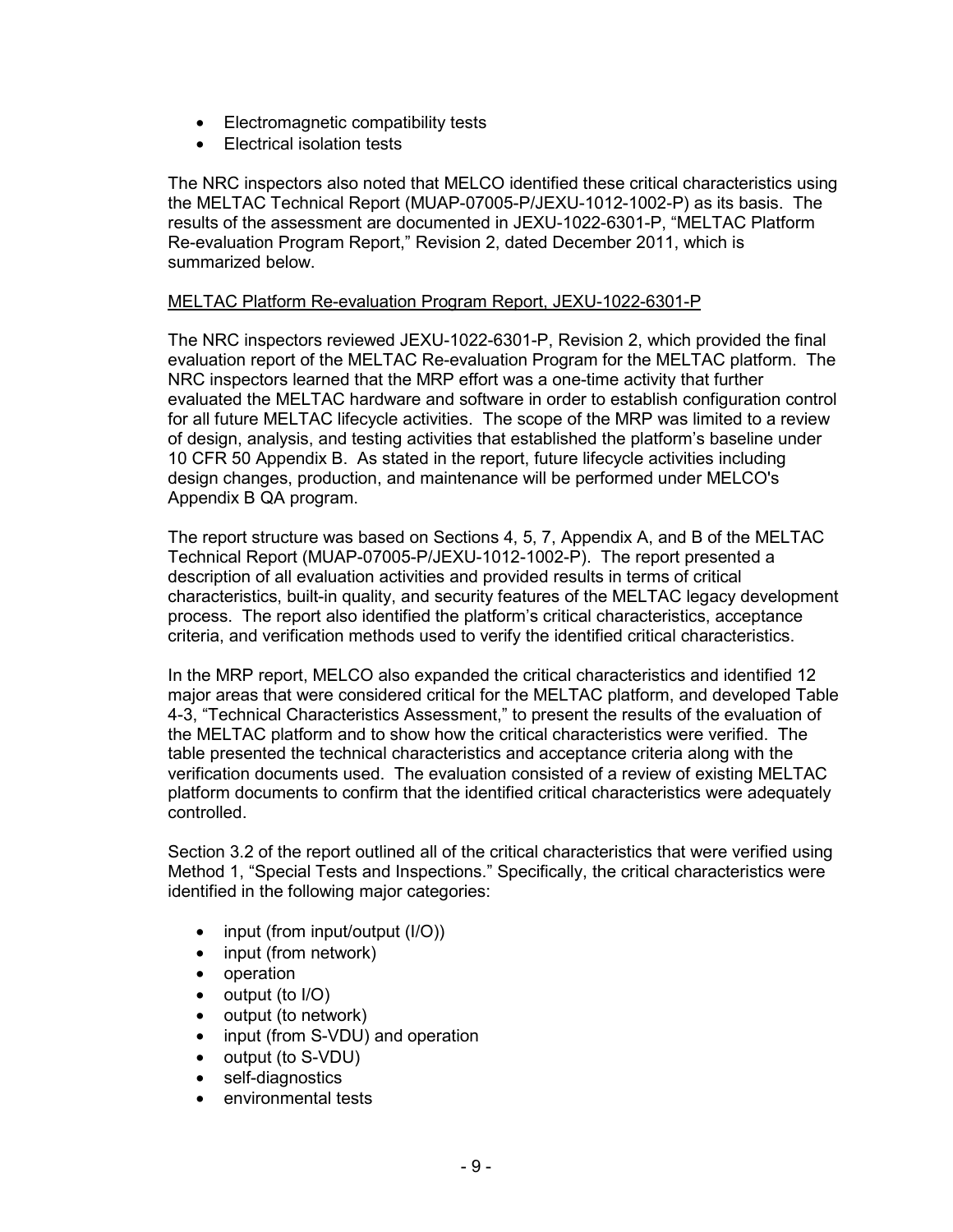- seismic tests
- electromagnetic compatibility tests
- electrical isolation

The NRC inspectors noted that the identified critical characteristics were consistent with the dedication plan. Table 4-3 of the report provided details of the critical characteristics that were identified for the MELTAC platform.

# b.2 Selection of Inspection Samples to Verify MELCO's Implementation

The NRC inspectors reviewed a representative sample of design documents, including dedication-related documents, hardware and software components to verify MELCO's evaluation and dedication processes.

The NRC inspectors selected "output (to network)" which is identified as a critical characteristic to verify how MELCO performed dedication of critical hardware components. Specifically, the electrical/optical converter modules for data link communication were selected as an inspection sample to verify the process used by MELCO to identify and verify the critical characteristics of these modules. In reviewing Table 4-3, the NRC inspectors noted that all of the functional aspects of the modules were considered critical characteristics. The NRC inspectors inquired about reports associated with functionality tests to confirm adequate verification of critical characteristics since Table 4-3 provided references to system and hardware specifications but did not provide a reference to test reports. Accordingly, the NRC inspectors reviewed test reports for the MEOJ-01/02 modules, "IPS Electric Optic Conversion Card backboard ZMEJ-01 Evaluation Test Report, Part 2." The inspectors noted that the modules used the same test specification, JEXU-1003-1036. The NRC inspectors also reviewed the specification of the optical conversion modules MEOJ-01, MEOJ-02, and MEOJ-11, JEXU-1003-1036, "Hardware test specification for electrical/optical converter card and including the backboard." The NRC inspectors confirmed that test activities, which included operational checks, signal waveform measurement tests, ground level measurement tests, power consumption tests, and temperature rise measurements were conducted in accordance with established test specifications. No findings of significance were identified.

The NRC inspectors selected the "operation" category of critical characteristics identified by MELCO to verify how they performed dedication of the central processing unit (CPU) module and selected software components. Section 4.1.3.1 of Table 4-3 provides the critical characteristics of basic software, including order of execution, initialization, hardware and watchdog timer reset, diagnostics, and other parameters. As with the electrical/optical converter modules, Table 4-3 provided references to system and software specifications but did not provide a reference to test reports. The NRC inspectors inquired about verification reports to confirm adequate verification of critical characteristics. Accordingly, the NRC inspectors reviewed JEXU-1014-1001-1, "Safety System Platform MELTAC-N Plus S System Specification," JEMV-00A-021, "MELTAC-N Plus CPU Module (PCPJ-11) Development Test," and JEXU-1014-0013, "Safety System Platform MELTAC-N Plus S Basic S/W Configuration Management Sheet (Overall)." The NRC inspectors noted that initialization is called at start-up of the system and the following is executed at initialization: change over CPU from real mode to protect mode; Random Access Memory (RAM) clear; Read-Only Memory (ROM) sum value calculation; initial setting of hardware and software; and self-diagnostic. The NRC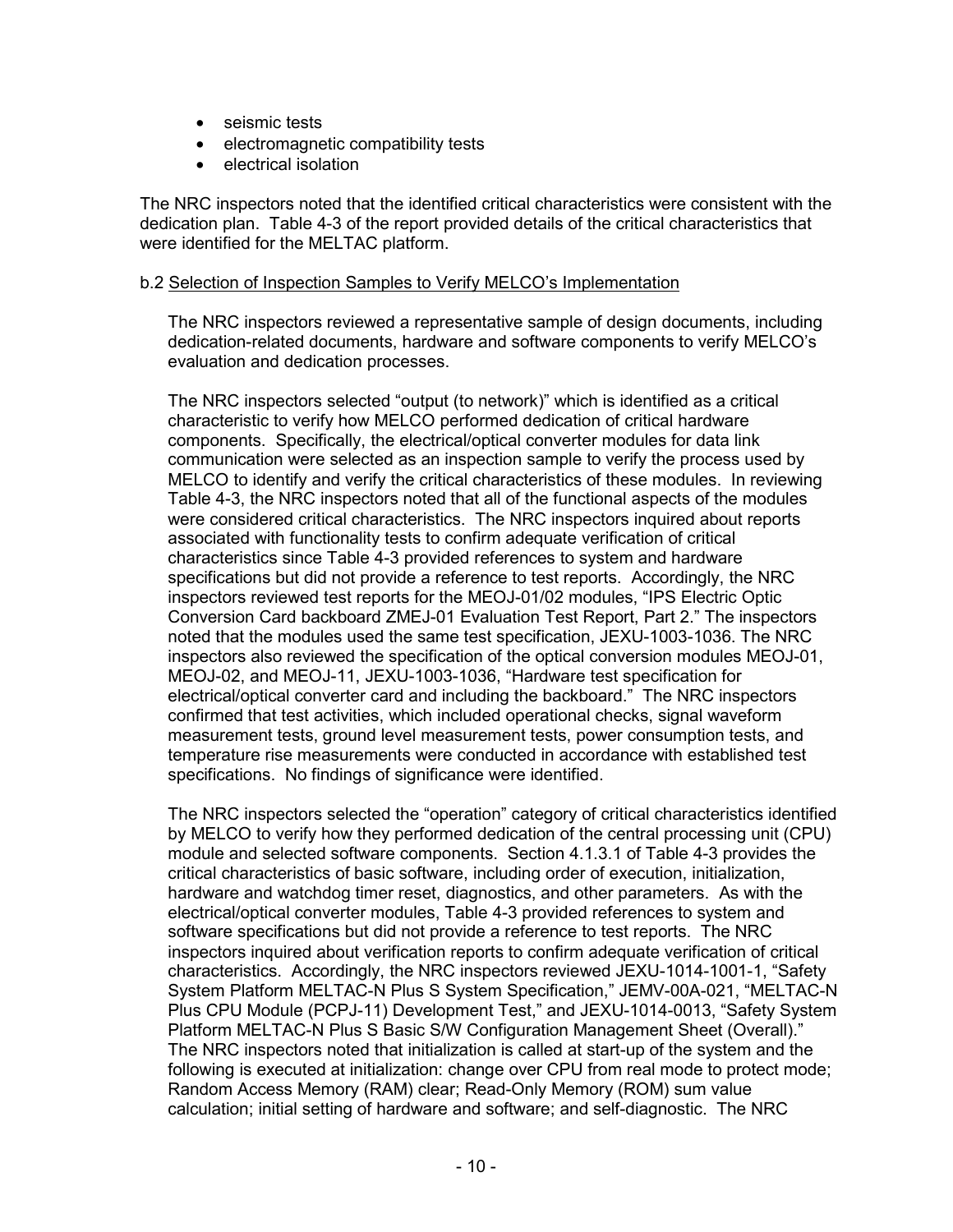inspectors also reviewed JSX3D634, "Safety System Digital Platform MELTAC-N Plus S Controller Software Specification," and JEXU-1015-1011, "Safety System Platform MELTAC-N Plus S Integration Test Report," which provided details of the MELTAC basic software specifications and integration test results, respectively. Through the review of these reports the NRC inspectors confirmed that initialization activities (including RAM clear, ROM sum value calculation, initial settings of hardware and software, and selfdiagnosis) were adequately tested in accordance with specifications. Additionally, the NRC inspectors reviewed test report JSX3A551, "RAM Clear Functional and Structural Test Specification/Report," which provided test results of the RAM memory clear tests and F-ROM clear check, and test report JSX3A569, "Initial Setting Function/Structural Test Specification/Report," which provided the results of the initial setting of hardware and software. The NRC inspectors confirmed that test results were documented and consistent with their associated test specifications. No findings of significance were identified.

The NRC inspectors reviewed digital output modules MDOJ-61/62 which were identified as components that support the "output (to network)" critical characteristics. JEXU-1024-1029, "MDOJ Module Requirement Specification," provided the requirement specifications for the MDOJ modules. These I/O modules receive the signals from various sensors on the field devices and provide control signals to the plant equipment via the distribution module and the terminal unit. Since these modules require qualification, the NRC inspectors reviewed the equipment qualification reports associated with modules MDOJ-61/62. The NRC inspectors noted that one specimen was selected for module types where the structure and position of parts were the same or had differences which had no impact on seismic capability (such as differences in input ranges). The NRC inspectors confirmed that the components performed as designed under stress conditions before, during, and after the excitation. The output of the digital modules was changed periodically and the output signal was recorded on a chart recorder to confirm the contact bounce of the relay. The NRC inspectors noted that the modules demonstrated adequate reliability and availability for the specified environmental conditions. During interviews with MELCO's engineering personnel, the NRC inspectors learned that MELCO utilized seismic parameters that met or exceeded those included in IEEE 344, "IEEE Recommended Practice for Seismic Qualification of Class 1E Equipment for Nuclear Power Generating Stations," and MELCO concluded that the seismic results conformed to IEEE 344. No findings of significance were identified.

The NRC inspectors reviewed a failure modes and effects analysis (FMEA) report, "Safety System Platform MELTAC-N Plus FMEA," which was developed by MELCO to analyze and discover potential failure modes of the MELTAC platform. The NRC inspectors learned that MELCO utilized IEEE 352, "IEEE Guide for General Principles of Reliability Analysis of Nuclear Power Generating Station Safety Systems," as the basis to determine failure modes. The FMEA report provides a list of components that were subject to analysis, reviewed possible failures of the MELTAC components, identified the mechanisms that could cause those failures, and evaluated the consequences of those failures on the operation of the MELTAC platform. In addition, the report identified whether the failure mode is detectable by the self-diagnostic function of the controller and whether proper provisions have been made to eliminate potential failures. No findings of significance were identified.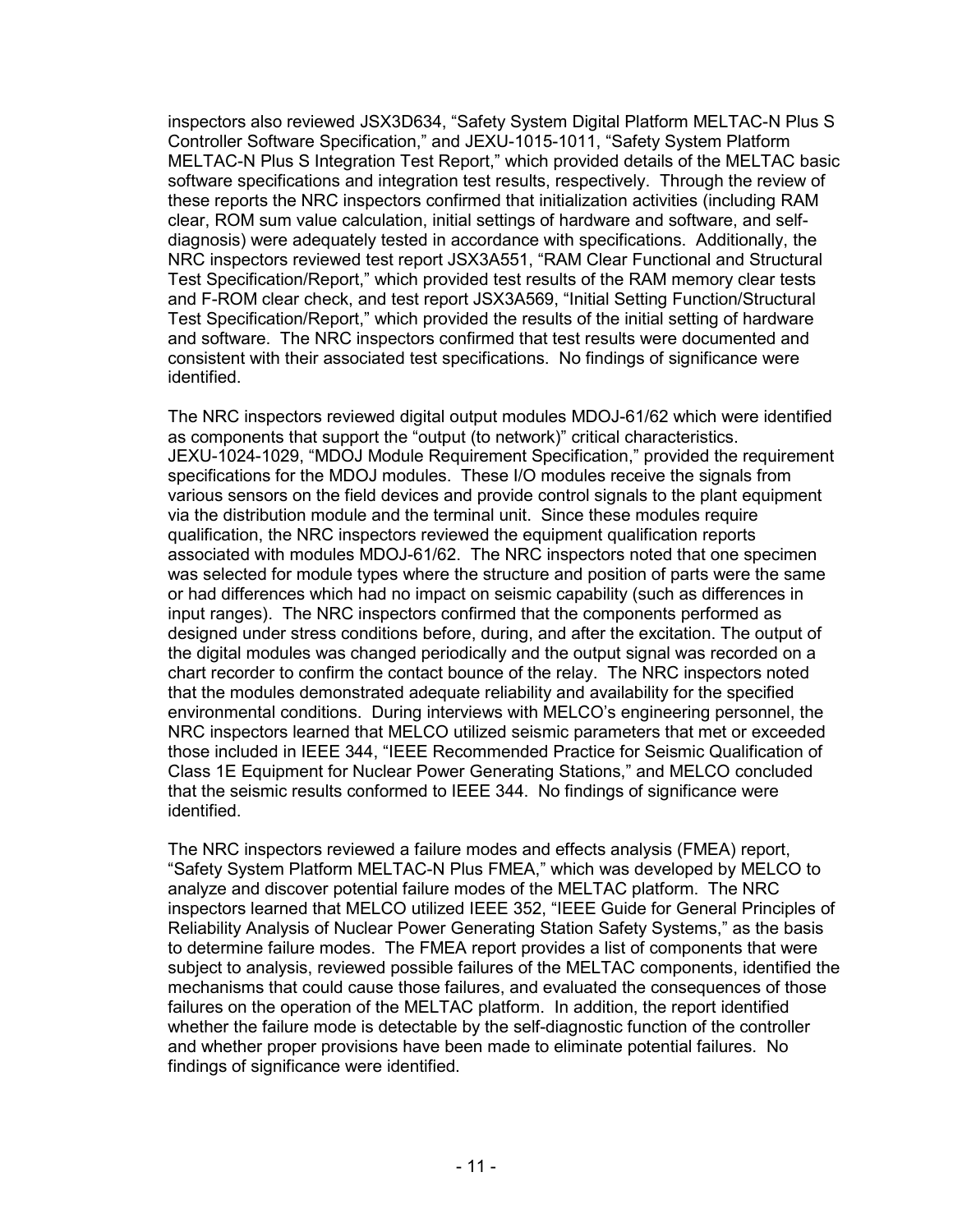As part of the review for conformance with U.S. industry standards, the NRC inspectors reviewed MELCO's conformance with EPRI-107330 as MELCO stated its conformance to this guidance in the MRP. This guide describes the hardware qualification tests to demonstrate hardware acceptability for safety-related applications. The NRC inspectors confirmed that MELCO performed qualification testing on a test specimen, as a type test. The test specimen included all the units needed to duplicate a typical MELTAC system. The test equipment was used to generate input signals to, and monitor the output signals from the test specimen during the qualification tests. In reviewing the MRP report, the NRC inspectors noted that Table 4-3, Item 4-4 presented the critical characteristics associated with the platform's response time. The table provided for the verification method, but it only referenced JEXU-1014-1001, "Safety System Platform MELTAC-N Plus S System Specification," and did not provide the test results or a reference to the corresponding test report, consistent with the criteria contained in EPRI-107330. Additionally, the NRC inspectors inquired about the burn-in test reports that are part of the acceptance tests. Such tests are exercised prior to the system being placed in service to detect those particular components that would fail and corrupt the qualification test results. Therefore, MELCO provided a report with evidence of the response time test results; however, there was no evidence to confirm that the burn-in tests were performed in accordance with EPRI-107330. MELCO stated that the test specimen was powered on for 17 days, which is equivalent to 408 hours and more than the 352 hours required by EPRI-107330. Through interviews with MELCO engineering personnel, the NRC inspectors learned that the only available evidence provided by MELCO was a set of informal, undocumented interviews with engineering personnel to confirm that burn-in tests were conducted as part of integration tests. Consistent with Criterion XI, "Test Control," of Appendix B, MELCO was required to assure that all testing required to demonstrate that structures, systems, and components will perform satisfactorily in service and test results be documented and evaluated to assure that test requirements have been satisfied. Contrary to this requirement, MELCO did not properly document objective evidence to demonstrate that the MELTAC burn-in tests were performed. This issue is identified as Nonconformance 99901410/2011-202-01.

In summary, the NRC inspectors noted that, although the reports that provided evidence of tests conducted by MELCO to verify critical characteristics were not included in Table 4-3 of the MRP report, the reports that were sampled by the inspectors provided adequate evidence of test activities and satisfactory results.

c. Conclusions

With the exception of the nonconformance identified above, the NRC inspectors concluded that MELCO's design control program requirements are consistent with the regulatory requirements of Criterion III of Appendix B to 10 CFR Part 50. Based on the review of a sample of MELTAC platform design and testing documentation, the NRC inspectors determined that MELCO's design control procedures were being effectively implemented.

The NRC inspectors reviewed a sample of modules that were dedicated by MELCO as part of the MRP. Based on the selected samples, the NRC inspectors determined that MELCO's commercial grade dedication process adequately identified and verified the critical characteristics of the MELTAC platform that provide assurance that the platform will perform its intended safety function satisfactorily.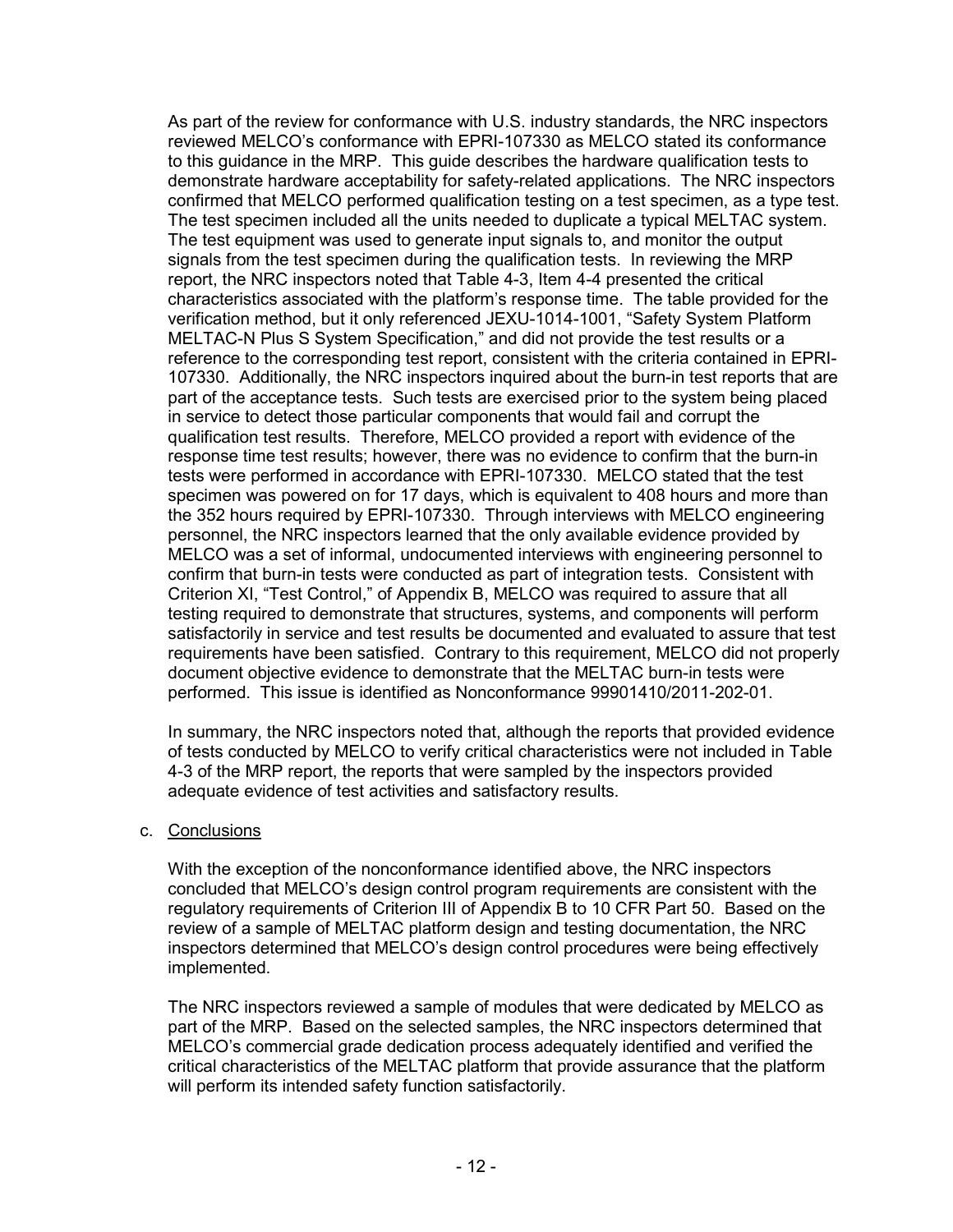The MELTAC platform is comprised of a number of hardware and software components that work together to provide the necessary functionality of the system. A large majority of such components were not reviewed during this inspection because of inspection's limited scope and time constraints. Although the NRC inspectors determined that the process implemented by MELCO is consistent with regulatory requirements associated with QA and commercial grade dedication, the findings documented in this report is not an approval of the MELTAC platform. The MELTAC platform must have a formal licensing review before it is implemented by U.S. applicants

# 3. MELTAC Software Development

# a. Inspection Scope

The NRC inspection team reviewed portions of the MELTAC Basic Software Program Manual and implementing procedures that govern MELCO's software development lifecycle processes to verify compliance with the requirements of Criterion III, "Design Control," of Appendix B to 10 CFR 50. The NRC inspection team also reviewed MELCO's implementing procedures and design outputs and discussed the software development activities with MELCO management and staff. The attachment to this inspection report lists the documents reviewed by the inspectors.

# b. Observations and Findings

# b.1 Policies and Procedures for Software Development

The NRC inspection team reviewed Section 3 of ESC Procedure N-G000-J, "Quality Manual for U.S. Nuclear Facility Applications," which describes the requirements for design control. This section states that, "Procedures for design control shall be established to ensure that applicable design inputs (e.g., applicable regulations, standards, codes, and customers requirements) are correctly translated into design outputs (e.g. drawings, specifications, calculations, and procedures)." The NRC inspection team also reviewed the implementing procedures that provide guidance for the documentation of regulations and standards as design inputs. Section 5.1(1)(i) of ESC Procedure N-0300, "Design Control Procedure (NQA-1)," provides more detailed guidance on design control activities and states that, "The Project Plan shall include requirements (top-level laws and regulations, codes and customer requirements to be compiled)." Section 5.5.1(3) of ESC Procedure N-0314, "Requirement Specification Procedure (NQA-1)," provides guidance for generating requirement specifications and addresses laws, regulations, guidelines, codes and standards which should be included in these documents.

The NRC inspection team reviewed ESC Procedure N-0352, "Safety System Software V&V Procedure (NQA-1)," which is the V&V procedure for software development activities. This procedure describes the scope, organizational structure and responsibilities, independence, and V&V activities. Through review of documentation and interviews of MELCO's staff, the NRC inspection team was able to confirm that there was technical and organizational independence between the testing and design teams. The V&V staff consists of software developers from MELCO's non-nuclear department.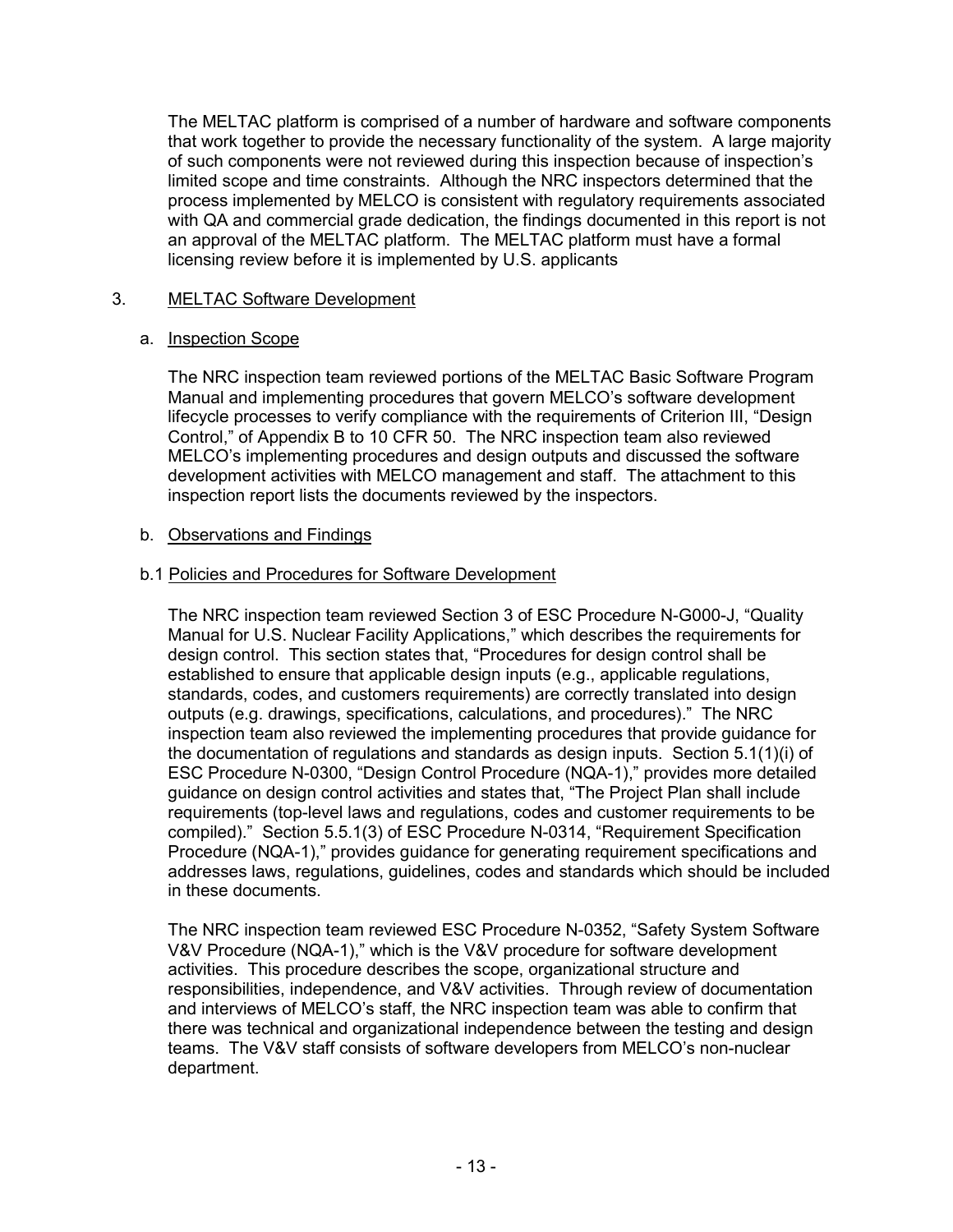The NRC inspection team also reviewed ESC Procedure N-0390, "Software Safety Analysis Procedure," which provides guidance for performing software safety analyses in each software development phase to identify critical safety functions and ensure their implementation, to address potential hazards that could adversely affect safety functions, and to identify and mitigate potential security vulnerabilities. MELCO staff walked the NRC inspection team through the software safety analysis workflow and provided supporting documents to demonstrate proper implementation for activities that have been completed. The walkthrough included software safety analysis activities for the regression analysis, system specification V&V, software specification V&V, and source code V&V.

# b.2 Implementation of Software Development

MELCO launched the MELTAC-N Plus S update project to update its digital I&C platform due to parts obsolescence and to address NRC comments or requests for additional information. The update project is not scheduled to be finished until 2012 so the NRC inspection team limited its review to completed supporting documents.

The current MELTAC update project was presented by MELCO's staff beginning with JEXU-1028-1007, "Safety System Platform MELTAC N plus S Update Project Software Change Request," Revision B, which is part of the maintenance phase of the project. MELCO also explained the requirement, software design and implementation phases down to the source code implementation. These are as described in Section 2.2, Implementation Stage, of JEXU-1012-1032, "MELTAC Basic Software Program Manual." The unit testing, also part of the implementation phase, and the test phase have not yet been completed for the MELTAC update project.

JEXU-1028-1007 identifies changes to the MELTAC platform. The V&V Team performs a regression analysis in accordance with ESC Procedure N-352, "Safety System Software V&V Procedure (NQA-1)," for the software change requests. JEXU-1035-1001, "Safety System Platform MELTAC N plus S Update Project Regression Analysis Report," identifies the changes and their impacts; identifies the V&V activities; and the test coverage required due to the software change requests.

The NRC inspection team noted that JEXU-1028-1001, "Safety System Platform MELTAC N plus S Update Project Project Plan," Revision A, did include applicable requirements as required by ESC Procedure, N-0300. However, JEXU-1024-1010, "Safety System Digital Platform MELTAC-N plus S System Specification," Revision D, did not include the descriptions of the necessary requirements as specified by ESC Procedure N-0314. This procedure states the system specification shall include "requirements including laws/regulation, guidelines, codes, standards, safety analysis report, NRC's safety evaluation report and supplements thereto," and "Technical Specifications, Regulatory Guides, Code of Federal Regulations, NRC bulletins, circulars, notices and generic letters, and commitments in correspondence with NRC." Specifically, JEXU-1024-1010 did not describe the applicable NRC regulatory requirements that were included in the MELTAC Update Project Plan, JEXU-1028-1001. If all appropriate regulatory requirements of the project plan are not incorporated in the system specification, it could result in design activities failing to meet all applicable requirements. The NRC inspection team identified this issue as Nonconformance 99901410/2011-202-02.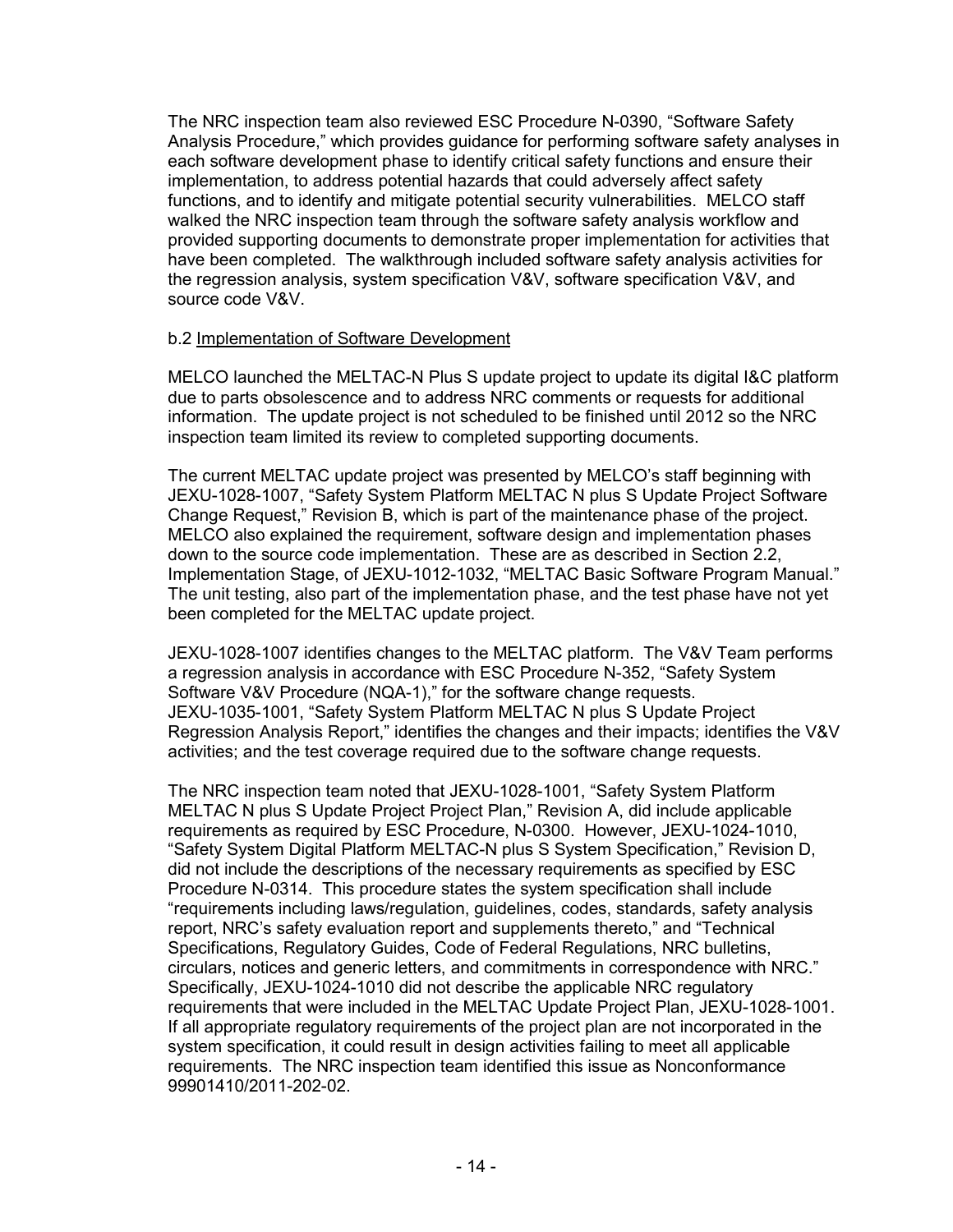The NRC inspection team reviewed one source code listing and its accompanying V&V report, and noted that the V&V team followed the ESC Procedure N-0390, "Software Safety Analysis Procedure," for verifying source code through a Source Code V&V checklist and Static Analysis Tool Warning Checklist. The NRC inspection team was able to verify that software source code was created from the software design documents using the appropriate procedures.

# c. Conclusions

With the exception of the nonconformance identified above and based on the review of a sample of MELTAC software development lifecycle and update project documentation, the NRC inspectors determined that MELCO's design control procedures were consistent with the requirements of Criterion III of Appendix B to 10 CFR Part 50.

The MELTAC-N plus S Basic Software Update Project is not scheduled to be finished until the end of March 2012, therefore the NRC inspection team limited its review to completed supporting documents for the requirement, software design, implementation, and maintenance phases. Although the NRC inspectors determined that the process implemented by MELCO is consistent with regulatory requirements associated with software development, the findings documented in this report is not an approval of the MELTAC software development lifecycle.

#### 4. Commercial Grade Item Dedication

#### a. Inspection Scope

The NRC inspection team reviewed the MELCO QA manual and implementing procedures that govern MELCO's process for commercial grade dedication to verify compliance with 10 CFR Part 21 and Criterion III, "Design Control," and Criterion VII, "Control of Purchased Material, Equipment and Services," of Appendix B to 10 CFR Part 50. In addition, the NRC inspection team discussed the commercial grade dedication program with MELCO management and technical staff. The attachment to this inspection report lists the documents reviewed by the inspectors.

# b. Observations and Findings

# b.1 Policies and Procedures for Commercial Grade Item Dedication

The NRC inspection team reviewed MELCO's procedures for dedicating hardware to be used for the MELTAC platform. The NRC inspection team reviewed ESC Procedure N-0721-E, "Commercial Grade Item Acceptance Procedure," which contains guidance to accept commercial grade items to be employed in basic components.

The NRC inspection team reviewed ESC Procedure N-0722-G, "Supplier Commercial Grade Survey Procedure," which provided guidance for planning, conducting, and reporting commercial grade surveys. The NRC inspection team also reviewed ESC Procedure N-0203-J, "Auditors Qualification Procedure," which contains requirements for the indoctrination, training, and qualification or personnel performing quality audits and surveys.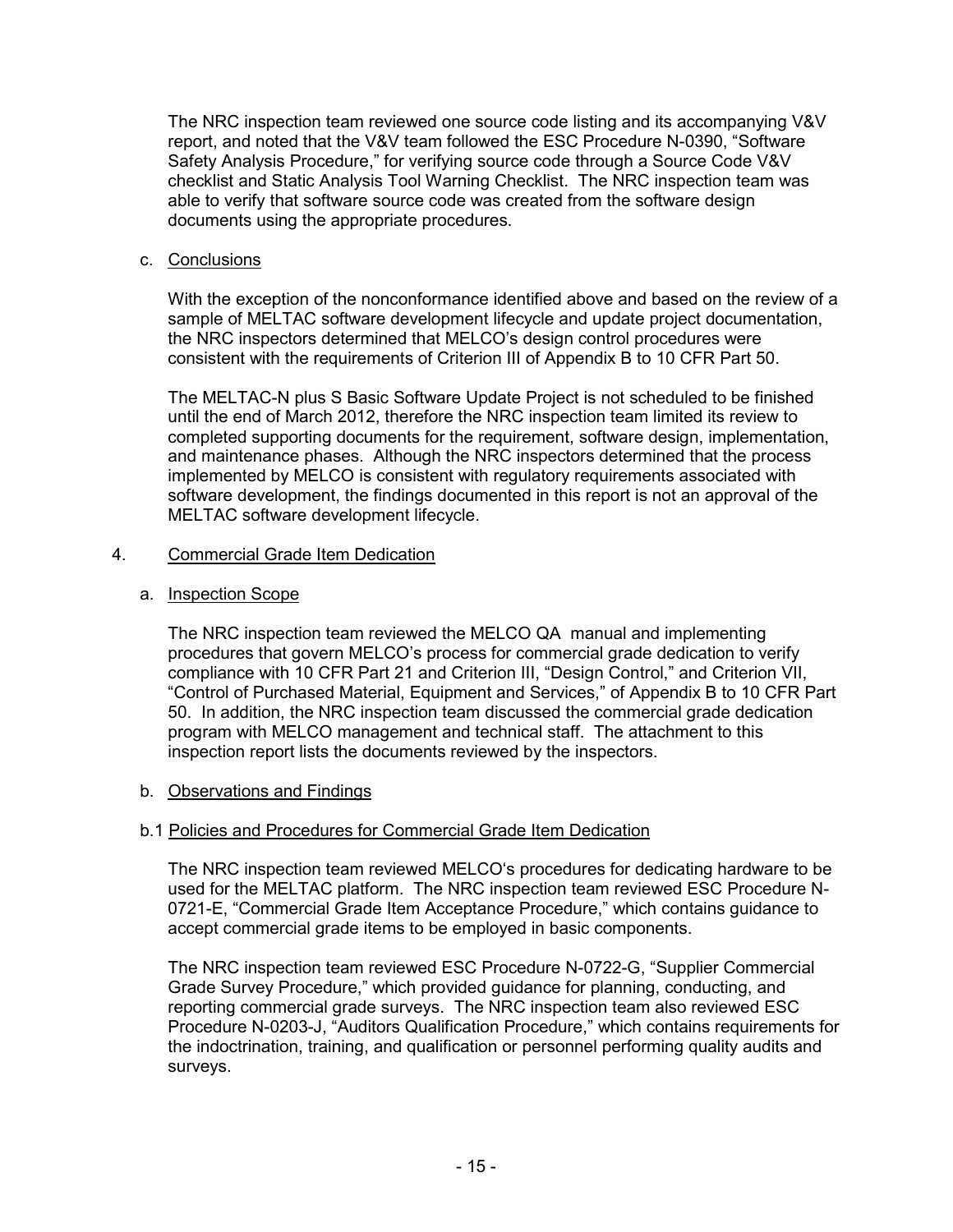# b.2 Commercial Grade Dedication Implementation for Hardware

At the time of the inspection, MELCO had not fully developed and manufactured a complete MELTAC platform under its 10 CFR 50, Appendix B, QA program for use in a U.S. nuclear facility. In May 2010, MELCO performed a pilot dedication on an MDOJ-03 digital contact output module to demonstrate their ability to perform commercial grade dedication. Based on the performance of internal and external audits, and other factors, numerous changes and improvements were made to the affected dedication procedures. MELCO staff informed the NRC inspection team that no dedication activities have taken place since the pilot dedication and subsequent procedure changes. Since no official purchase contract has been issued for the MELTAC platform, no procurement or dedication of hardware beyond the pilot run had been conducted using Revision E of ESC Procedure N-0721. Based on the above, the inspection team was unable to review the implementation of this latest version of ESC Procedure N-0721. The NRC inspection team reviewed the pilot dedication documentation in JEXU-1030-1001, "S MDOJ-03/04 Commercial Grade Item Technical Evaluation," to ensure that an appropriate technical evaluation had been performed to identify the applicable critical characteristics and their acceptance methods had been specified. Since this dedication was performed to a previous revision of ESC Procedure N-0721, it was difficult for the inspectors to correlate the dedication activities as to how they would be documented using the revised procedure. The NRC inspection team also reviewed two commercial grade surveys conducted by MELCO in support of the digital contact output module dedication. The NRC inspection team conducted this review to verify that the surveys were conducted by trained personnel and that the surveyed controls adequately controlled the critical characteristics.

The NRC inspectors noted that while the commercial grade surveys contained details of the vendor's procedural controls identified during the survey, they lacked documented objective evidence to explain how implementation was observed, such as the areas and records that were reviewed. The NRC inspectors also noted that, at the time the surveys were conducted, there was no procedural guidance or documented training for audit personnel for conducting the specific commercial grade surveys; this issue had been corrected at the time of the inspection. The NRC inspectors also noted that there was no procedural guidance for including the commercial quality controls that were successfully surveyed in procurement documents. MELCO management informed the NRC inspection team that they would revise the affected procedures to address the inspection observations.

# c. Conclusions

The NRC inspection team determined that the implementation of MELCO's commercial grade dedication program appears consistent with NRC regulatory requirements. Based on the review of a sample of documents, the NRC inspection team also determined that MELCO is implementing its QA program and associated commercial grade dedication procedures. No findings of significance were identified. The inspection of the implementation of MELCO's commercial grade dedication process for hardware, including performance of commercial grade surveys, may be inspected during a future inspection when a purchase contract has been issued and commercial grade items have been procured and dedicated by MELCO.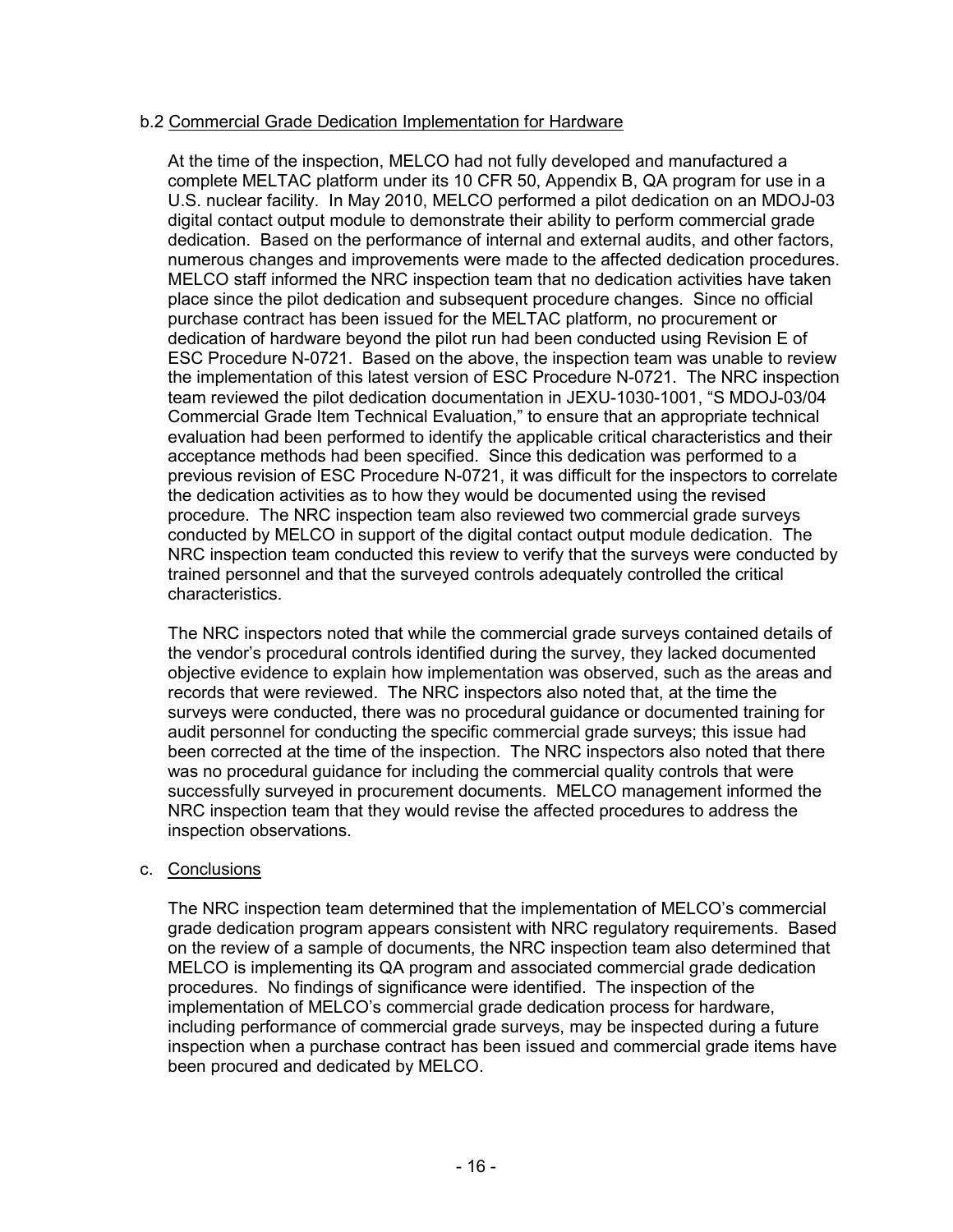#### 4. Entrance and Exit Meetings

On December 5, 2011, the NRC inspection team discussed the scope of the inspection with Mr. Yamawaki, General Manager, Mr. Okawa, QA Manager, and with the MELCO management and staff. On December 9, 2010, the inspection team presented the inspection results and observations during an exit meeting with Mr. Yamawaki, Mr. Okawa, and other MELCO management and staff members. The attachment to this report lists the entrance and exit meeting attendees, as well as those interviewed by the NRC inspection team.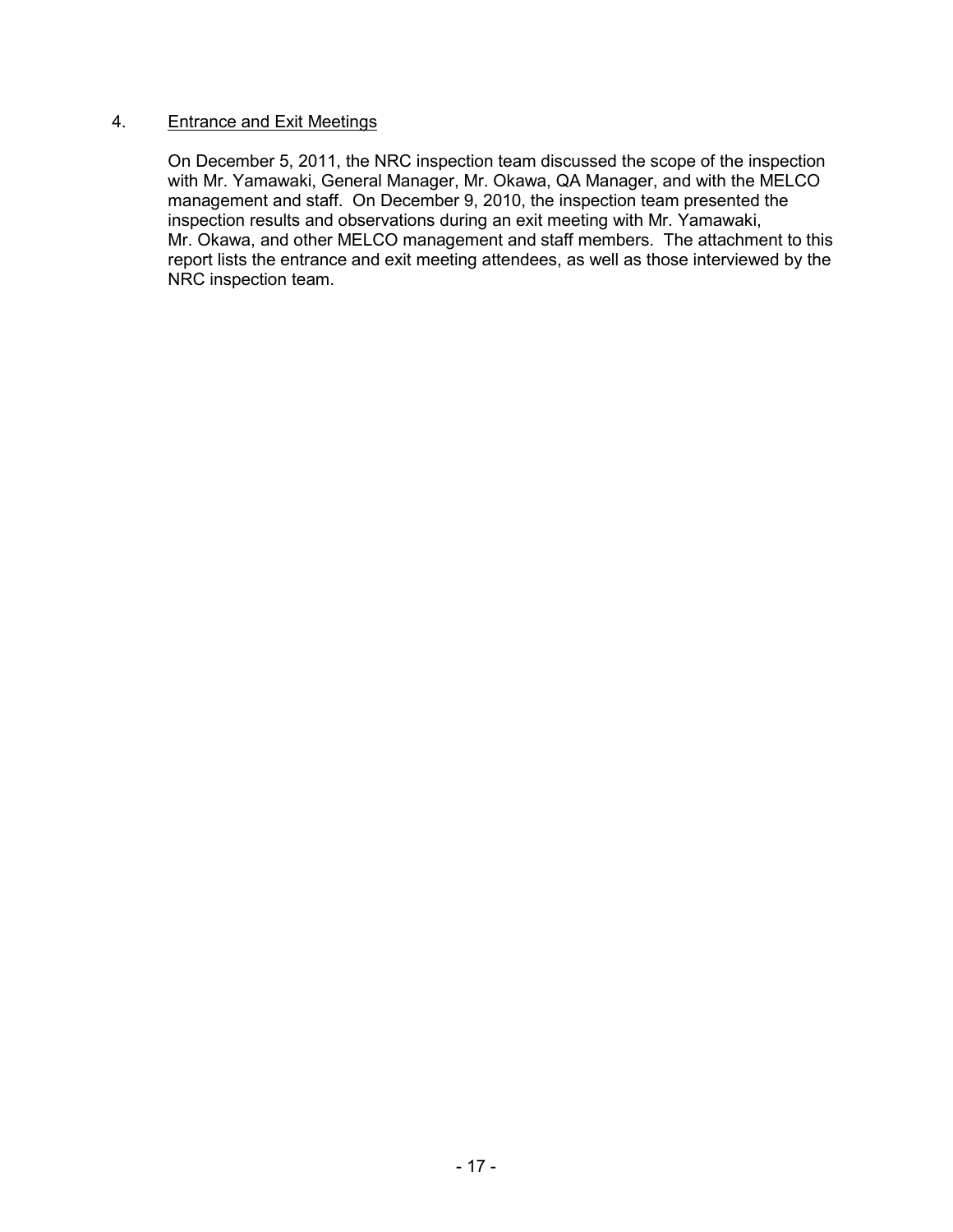# **ATTACHMENT**

# 1. ENTRANCE AND EXIT MEETING ATTENDEES

| Name                     | <b>Affiliation</b> | Entrance           | <b>Exit</b> | Interviewed |
|--------------------------|--------------------|--------------------|-------------|-------------|
| <b>Richard McIntyre</b>  | NRC/NRO            | X                  | X           |             |
| <b>Garrett Newman</b>    | NRC/NRO            | X                  | X           |             |
| <b>Milton Concepcion</b> | NRC/RES            | X                  | X           |             |
| Dinesh Taneja            | NRC/NRO            | X                  | X           |             |
| Royce Beacom             | NRC/NRO            | X                  | X           |             |
| <b>Tung Truong</b>       | NRC/NRO            | X                  | X           |             |
| lan Jung                 | NRC/NRO            | X                  | X           |             |
| Atsuko Fujimoto          | Interpreter        | X                  | X           |             |
| Tomomi Kojima            | Interpreter        | X                  | X           |             |
| Masahiko Yamawaki        | <b>MELCO</b>       | X                  | X           |             |
| Hiroyuki Fukumitsu       | <b>MELCO</b>       | X                  | X           | X           |
| Hirotoshi Okawa          | <b>MELCO</b>       | X                  | X           | X           |
| Makoto Shibahara         | <b>MELCO</b>       | X                  | X           |             |
| Takashi Ago              | <b>MELCO</b>       | X                  | X           |             |
| Satoshi Takano           | <b>MELCO</b>       | X                  | X           |             |
| Koji Kanematsu           | <b>MELCO</b>       | X                  | X           |             |
| Shoko Mizutani           | <b>MELCO</b>       | X                  | X           |             |
| Shiniichiro Yagi         | <b>MELCO</b>       | X                  | X           |             |
| Tomonori Hayashi         | <b>MELCO</b>       | X                  | X           |             |
| Futoshi Miyata           | <b>MELCO</b>       | X                  | X           |             |
| Satomi Endo              | <b>MELCO</b>       | X                  | X           |             |
| Masaaki Sadahiro         | <b>MELCO</b>       |                    | X           |             |
| Shigeo Yonezawa          | <b>MELCO</b>       | X                  | X           |             |
| Teruaki Yoshida          | <b>MELCO</b>       | X                  | X           | X           |
| Toshiyuki Ikeda          | <b>MELCO</b>       | X                  | X           |             |
| <b>Takahiro Kae</b>      | <b>MELCO</b>       | X                  | X           |             |
| Masato Chien             | <b>MELCO</b>       |                    | X           |             |
| Keiji Takeda             | <b>MELCO</b>       | $\pmb{\mathsf{X}}$ |             |             |
| Yuji Morioka             | <b>MELCO</b>       | X                  | X           |             |
| Teruyuki Hanamura        | <b>MELCO</b>       | X                  | X.          |             |
| Shigeo Katsuta           | <b>MELCO</b>       | X                  | X.          |             |
| Yasuhiro Nomoto          | <b>MELCO</b>       | X                  | X           |             |
| Keisuke Goto             | <b>MELCO</b>       | X                  | X           |             |
| Yoshio Omoto             | <b>MELCO</b>       | X                  | X.          |             |
| Atsushi Murakami         | <b>MELCO</b>       |                    | X           |             |
| Yukari Hamaguchi         | <b>MELCO</b>       | X                  | X           |             |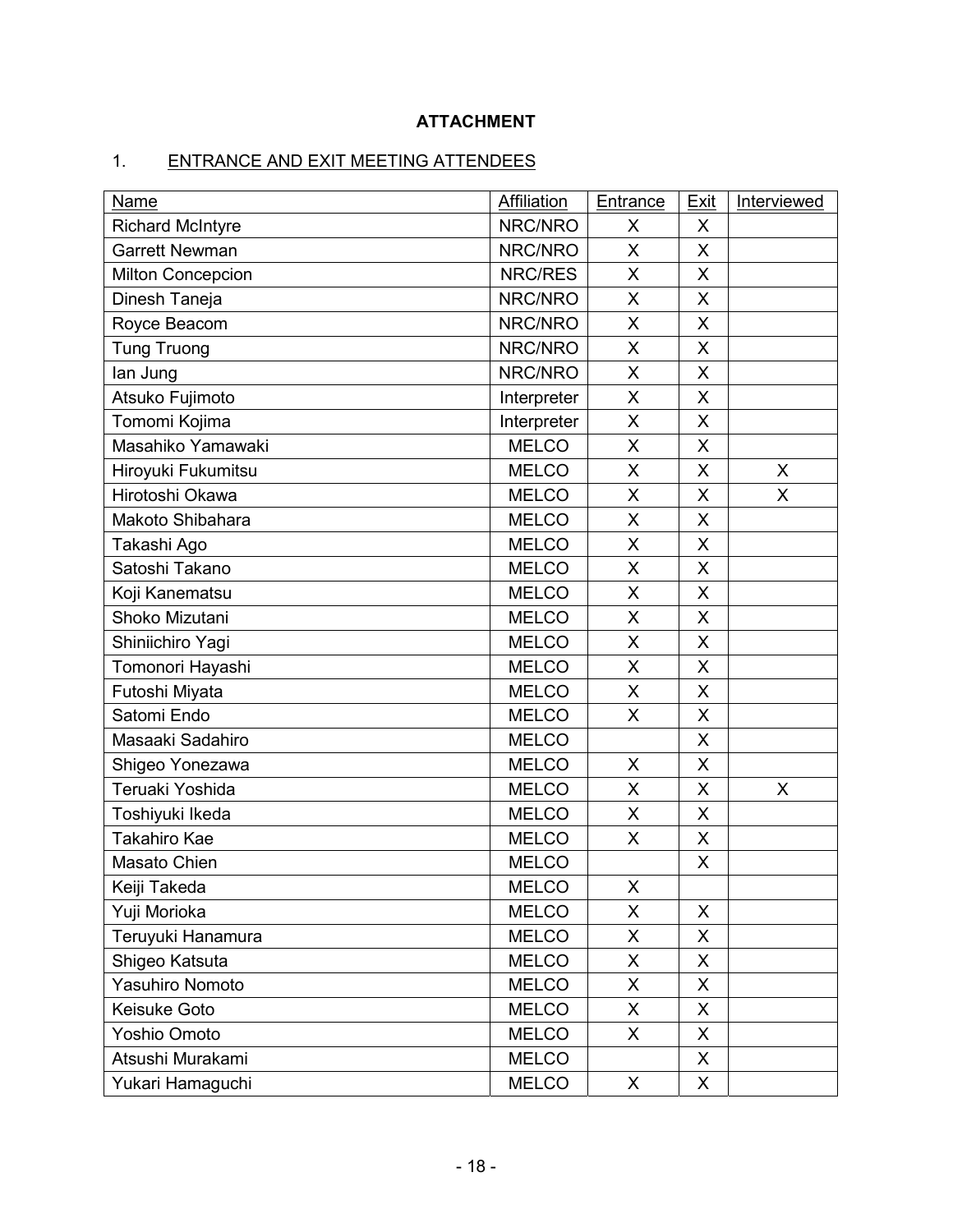| <b>Name</b>              | Affiliation  | <b>Entrance</b> | <b>Exit</b>  | Interviewed  |
|--------------------------|--------------|-----------------|--------------|--------------|
| Hiroaki Matsui           | <b>MELCO</b> |                 | X            |              |
| Yasushi Kanazawa         | <b>MELCO</b> | X               | $\mathsf{X}$ |              |
| Yoshifumi Katayama       | <b>MELCO</b> | X               | X            |              |
| Yoshiko Kawamoto         | <b>MELCO</b> | X               | X            |              |
| Yumi Katopri             | <b>MELCO</b> | X               | $\times$     |              |
| Fumiko Kuwamura          | <b>MELCO</b> | X               | X            |              |
| Fumiko Morinaga          | <b>MELCO</b> | X               | $\sf X$      |              |
| Satoshi Nagao            | <b>MELCO</b> |                 | X            |              |
| Masahiko Nambu           | <b>MELCO</b> | X               | X            |              |
| Makoto Ito               | <b>MELCO</b> | X               | $\mathsf{X}$ |              |
| Yasunobu Koga            | <b>MELCO</b> | X               | X            | X            |
| Masato Nakamura          | <b>MELCO</b> | X               | X            |              |
| Kentaro Sadayuki         | <b>MELCO</b> | X               | X            |              |
| Tomio Hatakenaka         | <b>MELCO</b> | X               | X            |              |
| Katsumi Akagi            | <b>MELCO</b> | X               | $\times$     | $\mathsf{X}$ |
| Kenichi Furuno           | <b>MELCO</b> | X               | X            | X            |
| Yoshihisa Iwaki          | <b>MELCO</b> |                 | X            |              |
| Kazuhiro Yamaji          | <b>MELCO</b> | X               | $\mathsf{X}$ |              |
| Toshiaki Matsumura       | <b>MELCO</b> | X               | X            |              |
| Yumi Kawai               | <b>MELCO</b> | X               | X            |              |
| Satoko Yu                | <b>MELCO</b> | X               | X            |              |
| Hozumi Kadohara          | <b>MELCO</b> | X               | X            |              |
| Mitsuo Nakagawa          | <b>MELCO</b> | X               | $\sf X$      | X            |
| Yasuo Uranaka            | <b>MELCO</b> | X               | X            |              |
| <b>Hitomi Sasaki</b>     | <b>MELCO</b> | X               | X            |              |
| <b>Yikiko Hirano</b>     | <b>MELCO</b> | X               | X            |              |
| Kazufumi Yoshida         | <b>MELCO</b> | X               | X            |              |
| Susumu Okuda             | <b>MELCO</b> | X               | X            |              |
| Yasuhide Nakano          | <b>MELCO</b> | X               | X            |              |
| Masashi Kitamura         | <b>MELCO</b> | X.              | X            |              |
| Hiroki Okamoto           | <b>MELCO</b> |                 | $\mathsf{X}$ |              |
| <b>Tokihiro Fukuhara</b> | <b>MELCO</b> | X.              | X            |              |
| Hajime Nogami            | <b>MELCO</b> |                 | X            |              |
| Kazuhiko Fujita          | <b>MELCO</b> | X               | X            |              |
| Shoichi Sakamoto         | <b>MELCO</b> | X               | X            | X            |
| Tsuneharu Mitarai        | <b>MELCO</b> | X               | X            |              |
| Koji Hashimoto           | <b>MELCO</b> | X               | $\mathsf{X}$ |              |
| <b>Toshiharu Harada</b>  | <b>MELCO</b> | X               | X            |              |
| Teruo Fukuda             | <b>MELCO</b> | X.              | X            |              |
| Toshiaki lida            | <b>MELCO</b> | X.              | X.           |              |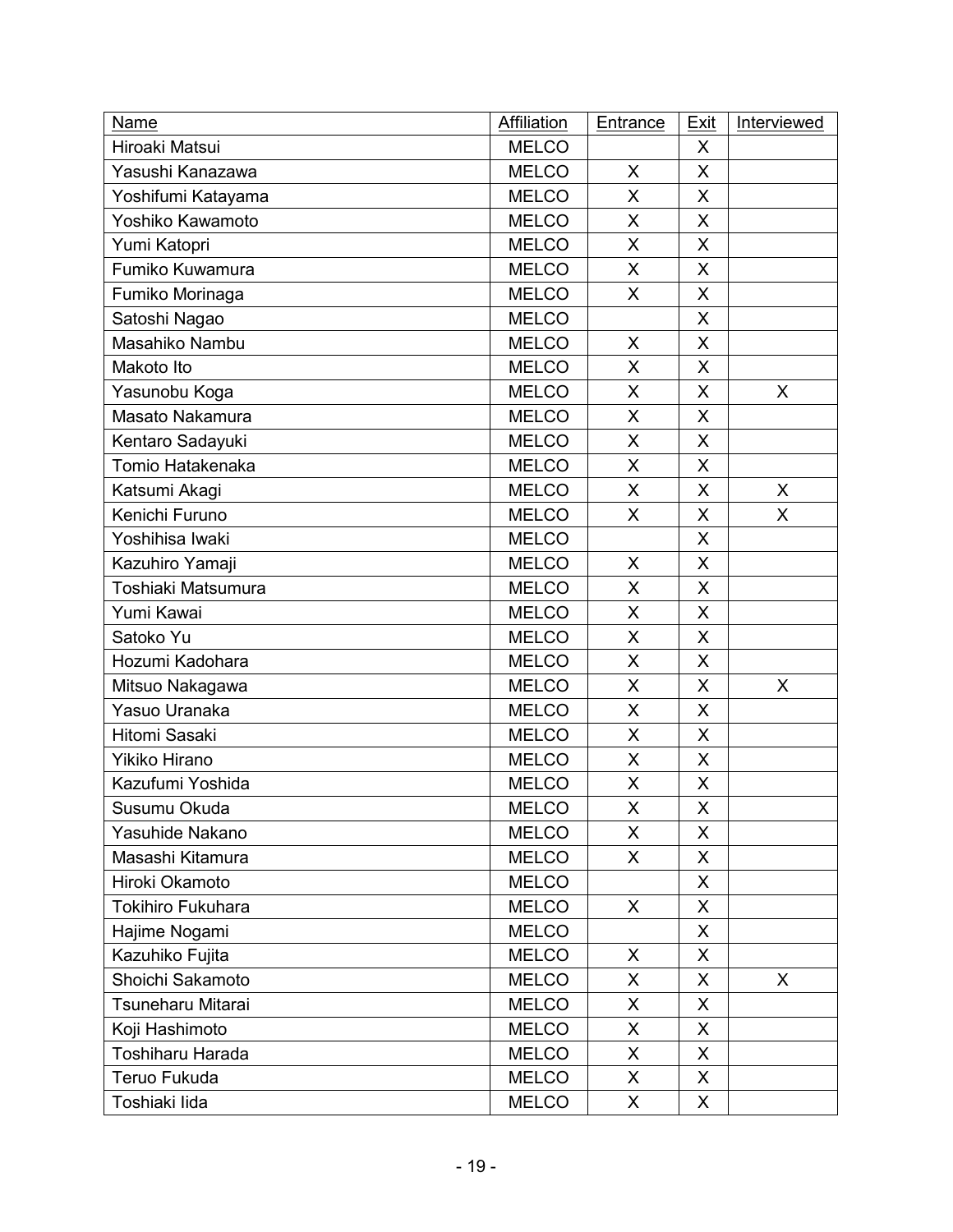| Name                | Affiliation  | Entrance | <b>Exit</b> | Interviewed |
|---------------------|--------------|----------|-------------|-------------|
| Isami Takahashi     | <b>MELCO</b> | X        | X           |             |
| Kazuhiro Sugizaki   | <b>MELCO</b> | X        | X           |             |
| Hirotoshi Morishita | <b>MELCO</b> | X        | X           |             |
| Koichi Kuroki       | <b>MELCO</b> | X        | X           |             |
| Sadayuki Kawamoto   | <b>MELCO</b> | X        | X           |             |
| Shinobu Hasegawa    | <b>MELCO</b> |          | X           |             |
| Yoshinori Adachi    | <b>MELCO</b> | X        | X           |             |
| Hiroshi Kyuto       | <b>MELCO</b> | X        | X           |             |
| Shinobu Toki        | <b>MELCO</b> | X        |             |             |
| Satoshi Itoda       | <b>MELCO</b> | X        | X           |             |
| Akio Akamatsu       | <b>MELCO</b> | X        | X           |             |
| Koichi Okada        | <b>MELCO</b> | X        | X           |             |
| Hiroshi Koike       | <b>MELCO</b> | X        | X           |             |
| Masanori Sugita     | <b>MELCO</b> | X        | X           | X           |
| Akio Toda           | <b>MELCO</b> | X        | X.          |             |
| Ikuo Otake          | <b>MHI</b>   | X        | X           |             |
| <b>Gil Remley</b>   | <b>MNES</b>  | X        | X           |             |
| M. Vann Mitchell    | <b>MNES</b>  | X        | X           |             |

#### 2. INSPECTION PROCEDURES USED

IP 43002, "Routine Inspection of Vendors"

IP 43004, "Inspection of Commercial-Grade Dedication Programs"

IP 36100, "Inspection of 10 CFR Parts 21 and 50.55(e) Programs for Reporting Defects and Noncompliance"

# 3. LIST OF ITEMS OPENED, CLOSED, AND DISCUSSED

The following items were found during this inspection:

| Item Number                                  |  | <b>Status Type Description</b>                                                                |
|----------------------------------------------|--|-----------------------------------------------------------------------------------------------|
| 99901410/2011-202-01<br>99901410/2011-202-02 |  | Open NON 10 CFR Part 50, App. B, Criterion XI<br>Open NON 10 CFR Part 50, App. B, Criterion V |

#### 4. DOCUMENTS REVIEWED

ARQ-10H002, "NQA-1 Supplier Survey Sheet" for Hokuriku Electric Industry Co., Ltd, dated May 13, 2010

ARQ-10H003, "NQA-1 Vendor Survey Slip" for Matsuo Electric Industry Co., Ltd, dated May 17, 2010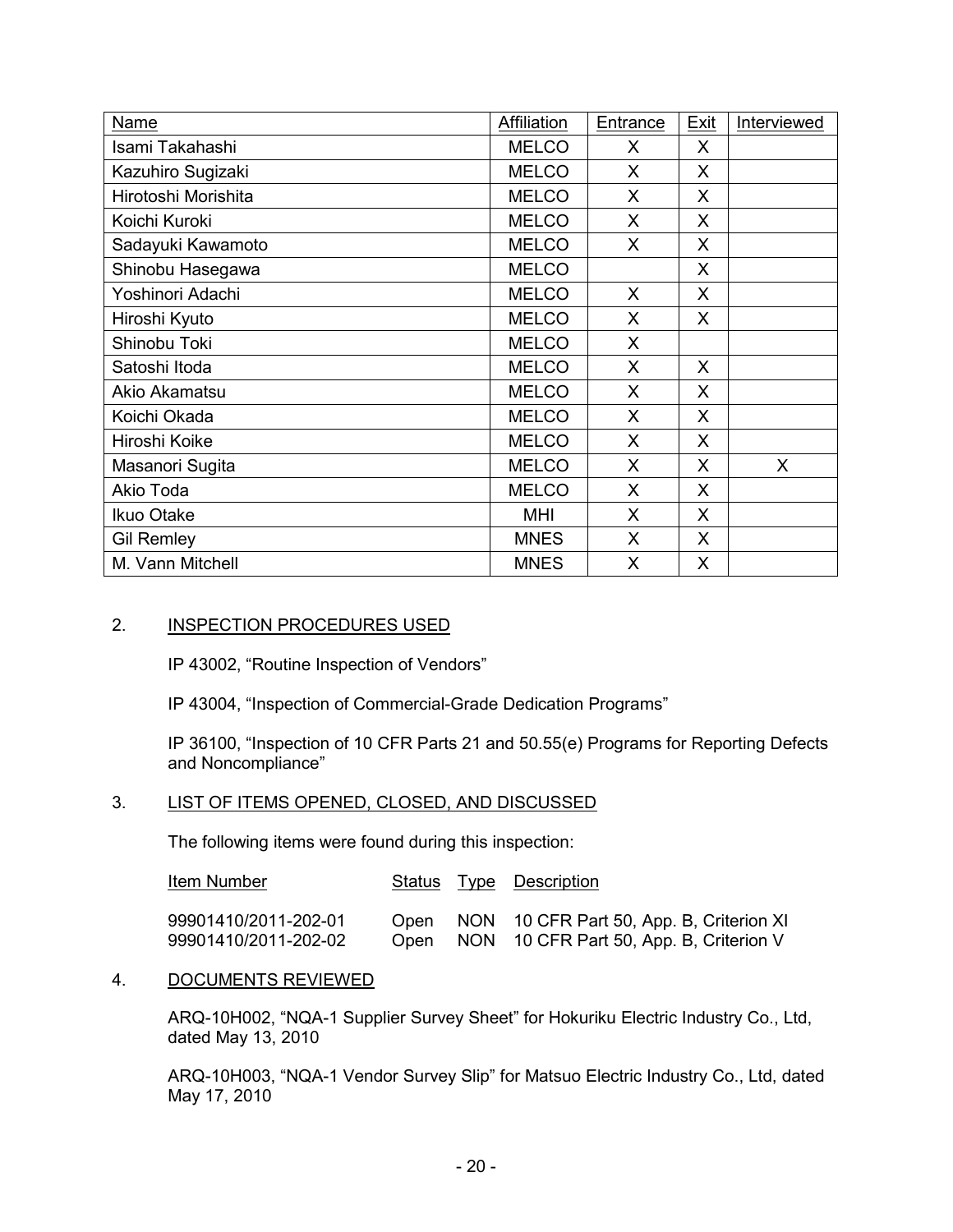ARQ-10W006-B, "10 CFR 21 Notice Posting Check," dated Jan 26, 2011

CAR ARQ-11D009-A, dated Novemeber16, 2011

ESC Procedure N-0203-J, "Auditors Qualification Procedure," Revision J, dated September 30, 2011

ESC Procedure N-0300, Revision J, "Design Control Procedure (NQA-1)," dated November 16, 2011

ESC Procedure N-0314, Revision D, "Requirement Specification Procedure (NQA-1)," dated November 1, 2011

ESC Procedure N-0331-F, "Design Document Tracking List Procedure," Revision F, dated February 25, 2011

ESC Procedure N-0332-F, "Design Review Procedure," Revision F, dated August 10, 2011

ESC Procedure N-0352, Revision F, "Safety System Software V&V Procedure (NQA-1)," dated July 15, 2011

ESC Procedure N-0353, Revision F, "Safety System Software V&V Implementation Procedure (NQA-1)," dated July 15, 2011

ESC Procedure N-0380, Revision B, "Development Environment Control Procedure", dated November 28, 2011

ESC Procedure N-0390, Revision A, "Software Safety Analysis Procedure", dated August 26, 2011

ESC Procedure N-0700-E, "Purchased Items and Services Control Procedure," Revision E, dated November 29, 2011

ESC Procedure N-0721-E, "Commercial Grade Item Acceptance Procedure," Revision E, dated December 1, 2011

ESC Procedure N-0722-G, "Supplier Commercial Grade Survey Procedure," Revision G, dated November 29, 2011

ESC Procedure N-1500-K, "Nonconforming Items Control Procedure (NQA-1)," Revision J, dated November 26, 2011

ESC Procedure N-1600-J, "Corrective Action Procedure (NQA-1)," Revision J, dated November 4, 2011

ESC Procedure N-3000-K, "Procedure for Reporting of Defects and Noncompliance (10CFR21) (NQA-1)," Revision K, dated August 29, 2011

ESC Procedure N-G000, Revision J, "Quality Manual for U.S. Nuclear Facility Applications," dated April 2011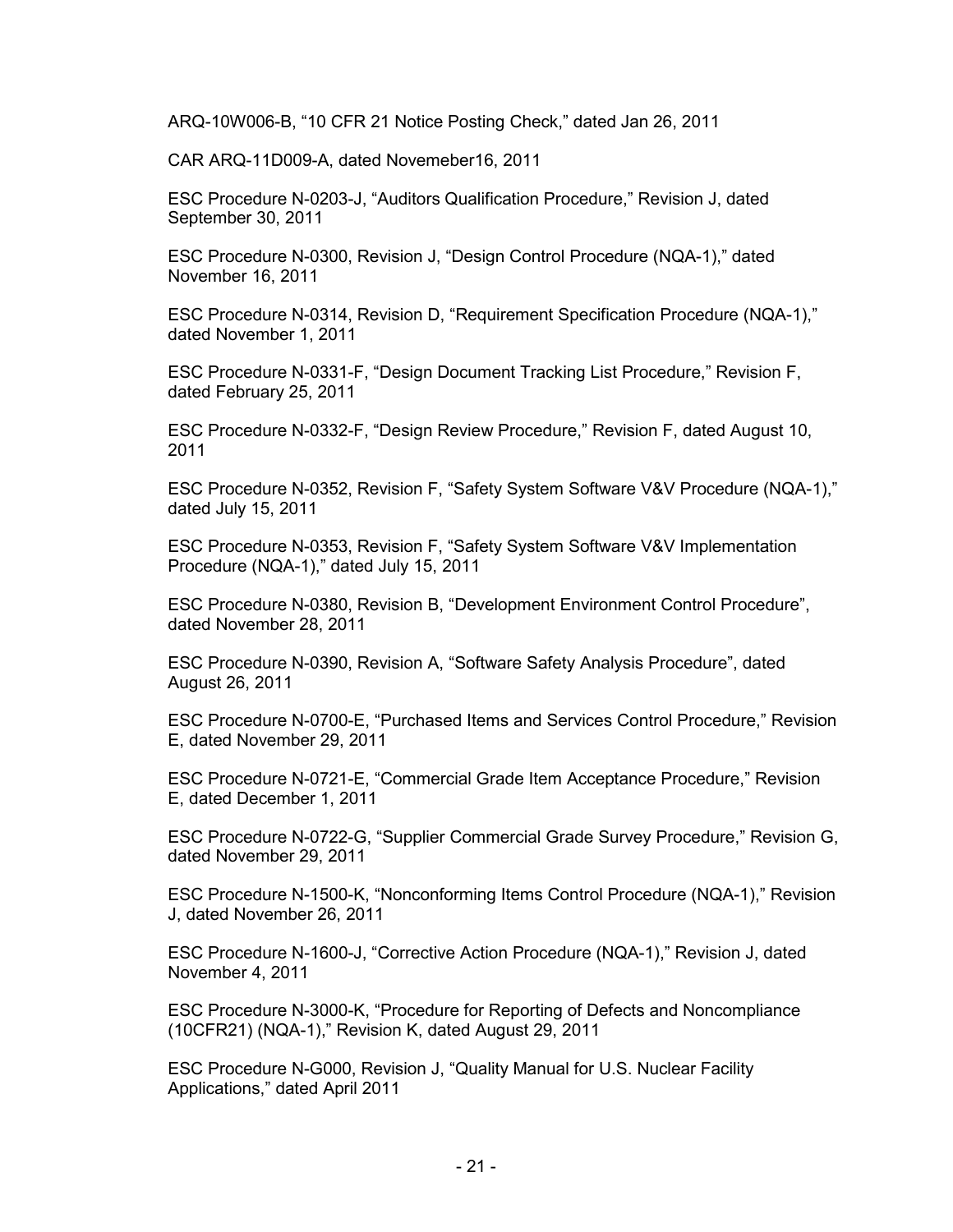ESC Procedure N-G000-J, "Quality Manual for U.S. Nuclear Facility Applications," Revision J, dated April 18, 2011

 F50-N-10-11-1-0001A, "Safey System Platform MELTAC – N plus S MDOJ 03/04 Commercial Grade Item Receipt Inspection Instruction," Revision A, dated May 19, 2010

Inspection Certificate 4701464266 from Furukawa-Sky Aluminum Corp, dated February 16, 2010

Inspection Report No. F50-N-10-11-1-0001A, "Commercial Grade Item Receipt Inspection Report," for Order ZA5812-HF1, dated May 19, 2010

JEXU-1012-1002-P, "Safety System Digital Platform – MELTAC," Revision 5, dated April 2010

JEXU-1012-1032, Revision 3, "MELTAC Platform Basic Software Program Manual," dated May 2011

JEXU-1022-0002, "Safety System Platform MELTAC-N plus S Re-evaluation Plan (Commercial Grade Dedication Plan)," Revision D, dated November 25, 2011

JEXU-1022-6301-P, "MELTAC Platform Re-evaluation Program Report (MRP)," Revision 2, dated December 2011

JEXU-1024-1010, Revision D, "Safety System Digital Platform MELTAC-N plus S System Specification," dated September 28, 2011

JEXU-1024-1059, "Safety System Platform MELTAC-N plus S Digital Contact Output Module (MDOJ-03/04) H/W Specification," Revision B, dated November 25, 2009

JEXU-1028-1001, Revision A, "Safety System Platform MELTAC N plus S Update Project Project Plan," dated August 31, 2011

JEXU-1028-1007, Revision B, "Safety System Platform MELTAC N plus S Update Project Software Change Request," dated August 8, 2011

JEXU-1030-1001, "S MDOJ-03/04 Commercial Grade Item Technical Evaluation," Revision A, dated May 11, 2010

JEXU-1035-1001, "Safety System Platform MELTAC N plus S Update Project Regression Analysis Report," Revision A, dated August 31, 2011

JEXU-1035-6001, Revision A, "V&V Report of JEXU-1024-1010," dated October 27, 2011

JEXU-1035-6015, Revision A, "V&V Report of JSX4L004," dated November 11, 2011

JEXU-1035-6097, Revision A, "V&V Report of source code dirctor.c (V1.0)," dated November 21, 2011

MUAP-07005-P, "Safety System Digital Platform – MELTAC," Revision 5, dated April 2010